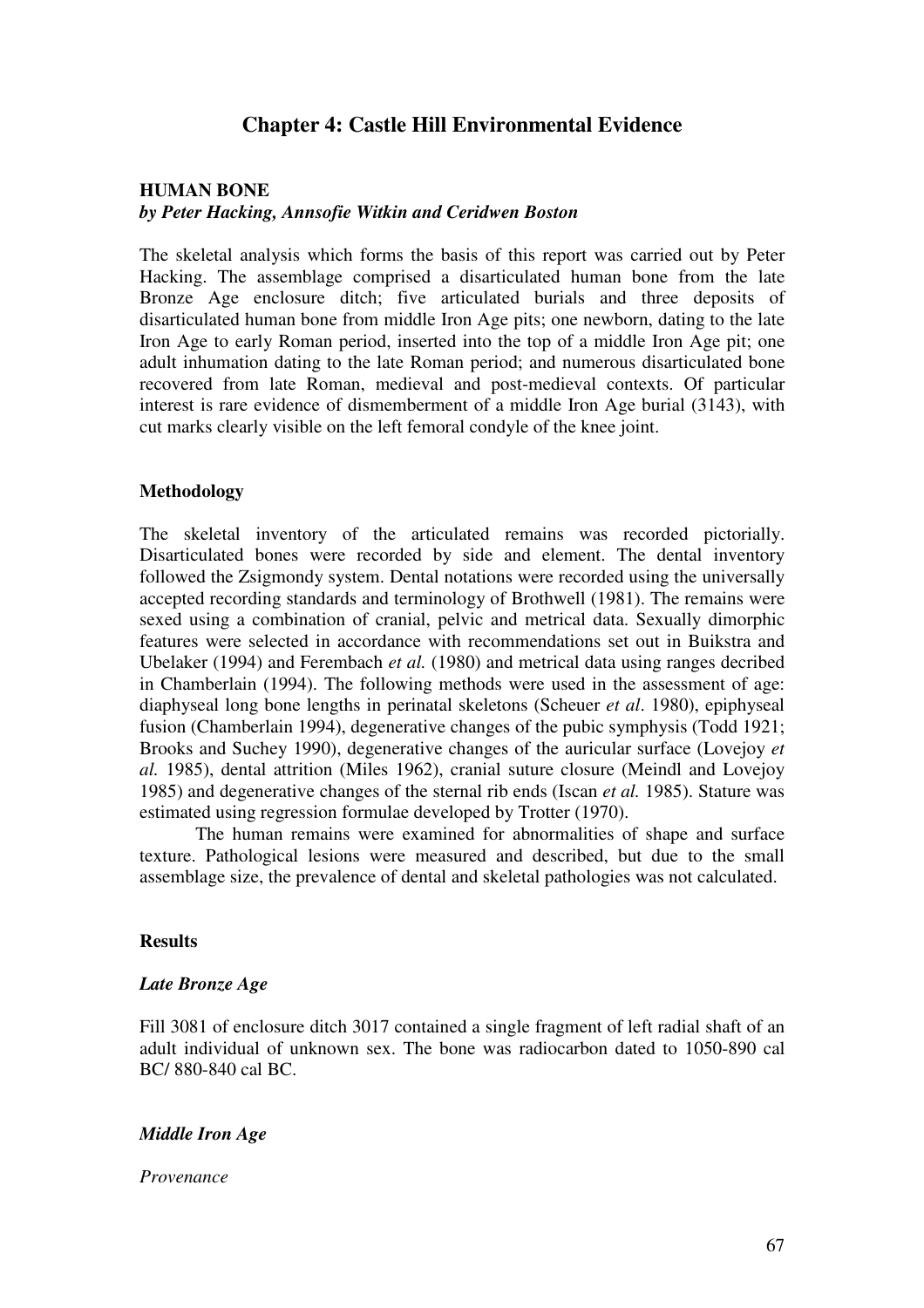The articulated remains of four adults (3113, 3143, 3160 and 3163) and one neonate (3048) were recovered from pits dating to the middle Iron Age (Table 4.1). The articulation of body parts suggests that they had been buried in a fleshed state, probably not long after death. With the exception of skeletons 3143 and 3160, all skeletons were single inhumations placed within partly filled pits.

 Pit 3152 was a cylindrical pit immediately west of pit 3019 (which contained the neonatal burial 3048). The feature is particularly interesting in that it contained the articulated remains of three individuals. The complete crouched skeleton of older adult male 3160 (radiocarbon dated to 370-160 cal BC) lay at the base of the pit, with a charred deposit (3163) at his feet, and fragments of a sheep/goat rib and humerus under his left arm. He was overlaid by the dismembered remains of an adult possible female (3143). The remains of this individual were scattered across the pit in four articulated units, which included the left pelvis and femur; the thoracic vertebrae and left and right ribs; the lumbar vertebrae and sacrum; and the left tibia. A cattle skull was associated with the partial skeleton, and a sheep/goat skull was present slightly higher in the same backfill. The two skeletons were separated by a thin deposit of clean soil, and are assumed to have been placed within the pit in one episode. Skeleton 3143 was covered by deposit 3146. This was in turn overlaid by secondary fills 3144, 3153 and 3154. In the late Iron Age-early Roman period, the last two fills were cut in order to bury neonate 3074 (radiocarbon dated 20 cal BC-130 cal AD). The choice of pit 3152 as the location for this much later burial may be coincidental, or may have been deliberately chosen, suggesting that its previous use as a place of burial was still remembered.

 Disarticulated human remains were present in the fills of three middle Iron Age pits, 3015, 3058 and 6022 (Table 4.2). The primary fill (6023) of pit 6022 contained part of the left pelvis and proximal femora of an adult male, and a worn second permanent incisor, whilst the uppermost fill (3058) of pit 3057 contained cranial fragments and two hand bones of an adult of unknown sex. Fill 6023 of pit 6022 contained the distal femur and proximal tibia of the left knee joint of an adult possible male. The minimum number of individuals was three.

### *Bone preservation and completeness*

The articulated skeletons were generally in a fair condition with little erosion to the cortical surface, although preservation did vary between elements. The disarticulated bone was in good condition. There was no evidence of weathering or abrasion consistent with trampling or prolonged exposure to the elements, and no evidence of animal gnawing.

 The preservation of neonatal skeleton 3048 was fair, and much of the skeleton was represented, with the exception of a number of the long bones. Skeleton 3113 was discovered within a heavily truncated pit and appears to have suffered damage from ploughing and/or machining. Although fragmentary, most elements were present albeit incomplete. The cranium was absent, however, and only fragments of the mandible remained. The four articulated body parts of skeleton 3143 comprised (1) thoracic vertebrae 4-11 and fragments of the left and right ribs; (2) thoracic vertebra 12, lumbar vertebrae L1-5 and the sacrum; (3) the left pelvis and femur; and (4) the left tibia. Skeleton 3160 was near complete with only a few thoracic vertebral bodies absent, as well as the thinner parts of the iliac blades. Skeleton 3156 was not retrieved in full as most of the skeleton lay beyond the eastern limit of excavation and hence was left *in situ*. Only the right humerus, radius and ulna were recovered.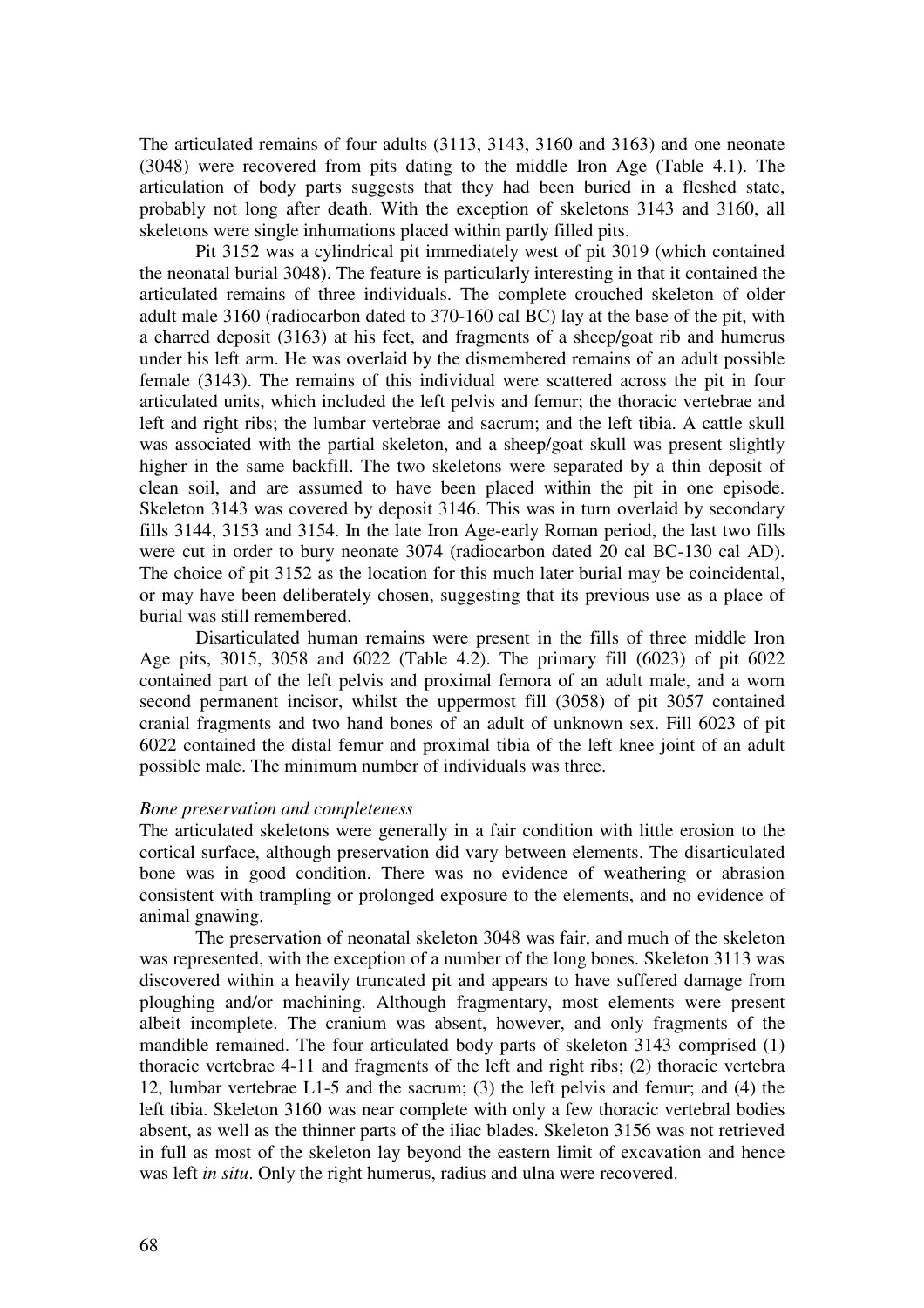### *Age and sex*

The articulated assemblage comprised an adult female aged 25-35 years (3113); two possible females, one of which (3143) was aged 20-25 years; an adult male aged between 40 and 50 years (3160); an adult of indeterminate age (3163); and a neonate estimated to be 39 and 40 weeks *in utero* (3048). On the basis of repeating skeletal elements, the minimum number of individuals represented by the disarticulated remains was two, both adult males. However, given their archaeological contexts within three separate pits, it is probable that they represent three adults.

#### *Stature*

It was possible to calculate the stature of all four adult inhumations (Table 4.1). The average stature in the British Iron Age has been calculated as 1.68 m (5'6") for males and 1.62 m (5'3") for females (Roberts and Cox 2003, 396). Thus, the stature of adults from Castle Hill is typical of this period.

### *Dental pathology*

Due to the small sample, it was not possible to calculate meaningful prevalences for dental or skeletal disease. Dental disease was observed in skeletons 3113 and 3160, although neither was severe. The dentition of young adult 3113 showed one small carious lesion (1/17), no calculus formation (0/17) and no ante-mortem tooth loss (0/17). Only two fragments of mandible were present. Both the left and right mandible showed bony resorption consistent with moderate peridontal disease. The crowns of the two upper central incisors each displayed one groove indicative of dental enamel hypoplasia (2/17). Skeleton 3160 had multiple caries (9/28), considerable periodontal disease, and calculus deposits. Six teeth (6/32) had been lost ante-mortem. The greater dental decay observed in this skeleton may well be associated with his greater age, as dental disease is progressive.

 Periodontal disease, the horizontal reduction of the alveolar bone of the jaws, is implicated in dental decay and subsequent ante-mortem tooth loss as bone loss may cause teeth to loosen in their dental pockets and be shed. Calculus is a mineralised plaque that forms when teeth exposed to carbohydrates are not cleaned regularly (Roberts and Manchester 1995, 55). Dental caries are cavities in the enamel and dentine of teeth. They are caused by acids produced by oral bacteria during the breakdown of sugars (Roberts and Manchester 1995, 46). All of the dental diseases mentioned here are inter-related. Although genetic predisposition does play a role in the development of dental disease, behavioural factors, such as a diet rich in carbohydrates and poor oral hygiene, are most responsible.

 Dental enamel hypoplasia (DEH) is caused by disruption of the mineralisation process during enamel formation of the dentition, which manifests as horizontal lines, pits and grooves on the tooth crowns. Although the aetiology of DEH is not clearly understood, it appears to be caused by prolonged nutritional deficiency and/or disease in the first seven years of life. DEH was noted on the dentition of skeletons 3113 and 3160. The unerupted deciduous dentition of neonate 3048 showed no DEH, indicating a lack of stress *in utero*.

### *Skeletal pathology*

Skeleton 3160 displayed osteophytosis and porosity of cervical vertebra 6 and thoracic vertebra 10, and osteophytosis of T11-T12 and L3-L5. The former is consistent with osteoarthritis. Skeleton 3143 also showed slight osteophyte formation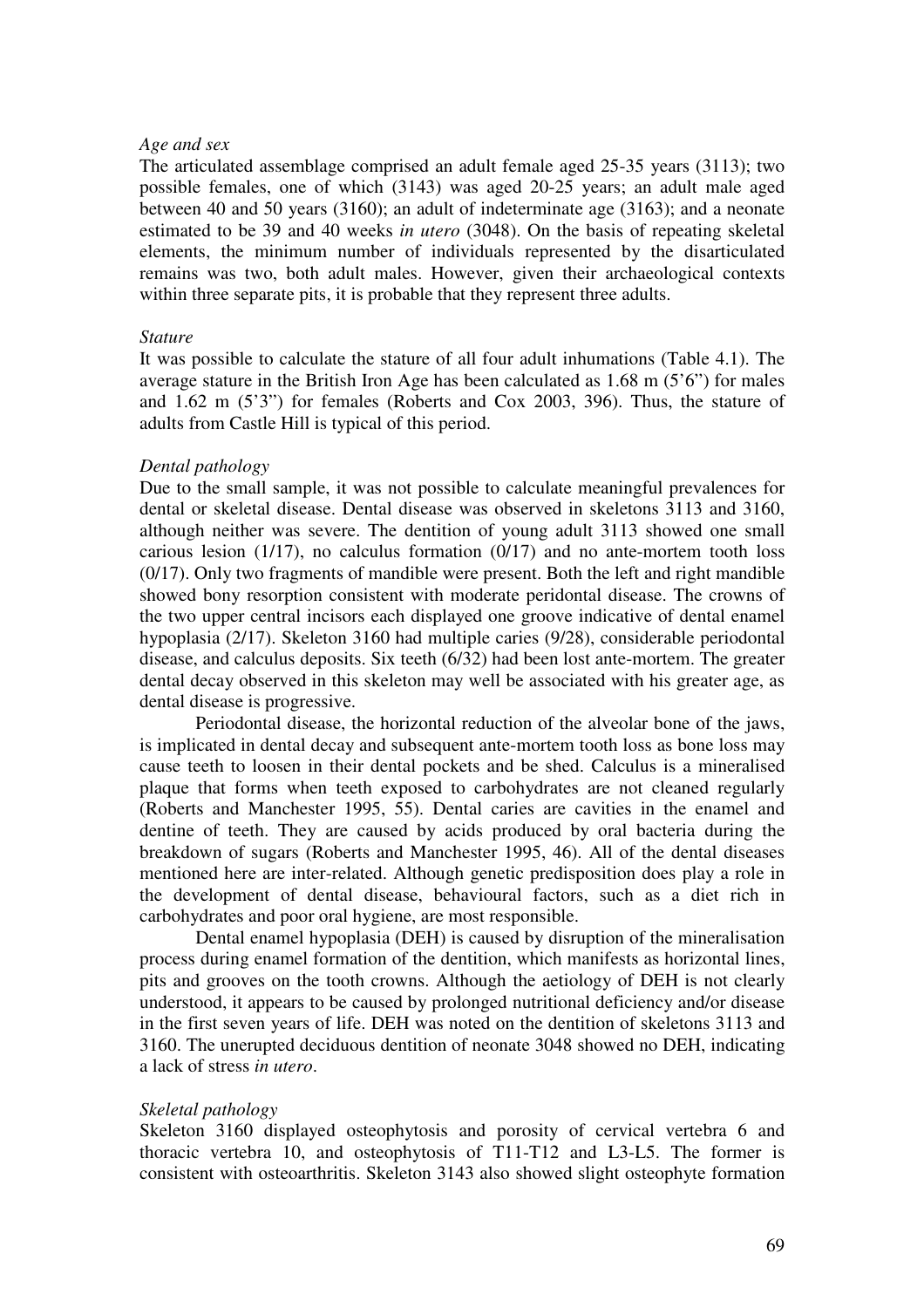on lumbar vertebral bodies L1 and 2. Slight Schmorl's nodes (indentations of the superior and inferior surface of the vertebral bodies caused by the herniation of the intravertebral disc) were observed in T11 and 12, and L2 and 3. The defect was severe in L1. These degenerative changes are associated with advancing age, but in such a young individual, they may also have formed in response to stress placed on the spine by repeated strenuous activity.

A small enthesophyte was present at the insertion point of *infraspinatus* muscle to the right humerus of skeleton 3143. This muscle assists in raising and lateral rotation of the arm. Enthesophytes are calcifications of a ligament which may develop following damage to the muscle or ligament, as a result of excessive muscle strain. The injury was healed and of long standing.

One rib fragment of skeleton 3143 displayed a smoothed raised plaque of new bone on the visceral surface. Such lesions are associated with chronic pulmonary disease, particularly infection (Roberts and Manchester 1995). In this individual, however, the lesion appeared well healed.

#### *Peri-mortem modification*

A number of parallel cut marks were clearly seen on the joint surface of the condyles of the left distal femur of skeleton 3143. Macroscopically these appeared as narrow, V-shaped grooves consistent with those made with a sharp blade. Faint cut marks were also seen on the left tibial plateau, but these have not been confirmed microscopically and may well prove to be taphonomic in nature. No cut marks were observed on the other bones of this skeleton.

 The lower torso and left hip and leg of skeleton 3143 had been divided into four parts and placed within pit 3152 immediately following the interment of the fully fleshed corpse of 3160. The cut marks on the femur suggest dismemberment at the left knee joint. The separation of skeleton 3143 into four parts might suggest that the corpse had been allowed to partially decompose prior to burial. The presence of cut marks on the femoral condyle, and the articulation of body parts, however, are not consistent with the normal sequence of decomposition of soft tissue, in which joints separate in a specific order, according to the relative strength of muscle and ligament attachments. The large joints of the shoulder, elbow, hip and knee are first to separate, followed by the joints between the sacrum and pelvis, the bones of the hand, the lower leg and foot, the radius and ulna, the sacrum and fifth lumbar vertebra, the skull and axis, the lumbar segments, the first and second vertebrae, the skull and mandible, and the C3 to C7. Last to disarticulate are the thoracic vertebrae, the tibia and fibula, and the bones of the feet (Ubelaker 1974, 28). Whilst the femur and tibia of the left knee of skeleton 3143 were separated (apparently dismembered), the left hip was still articulated. The spinal column had been separated between T11 and 12, but otherwise remained intact. The skull and vertebrae of the neck and upper chest, however, were missing. The evidence suggests that decomposition was not advanced and that certain body parts had been deliberately selected whilst the corpse was still fairly fresh. It is possible that further fine cut marks may be identified under magnification near these joint articulations. Evidence of dismemberment is rare in the osteological record and has considerable importance in the current debate on the nature of Iron Age funerary ritual (see Discussion below).

# *Late Iron Age and Roman period*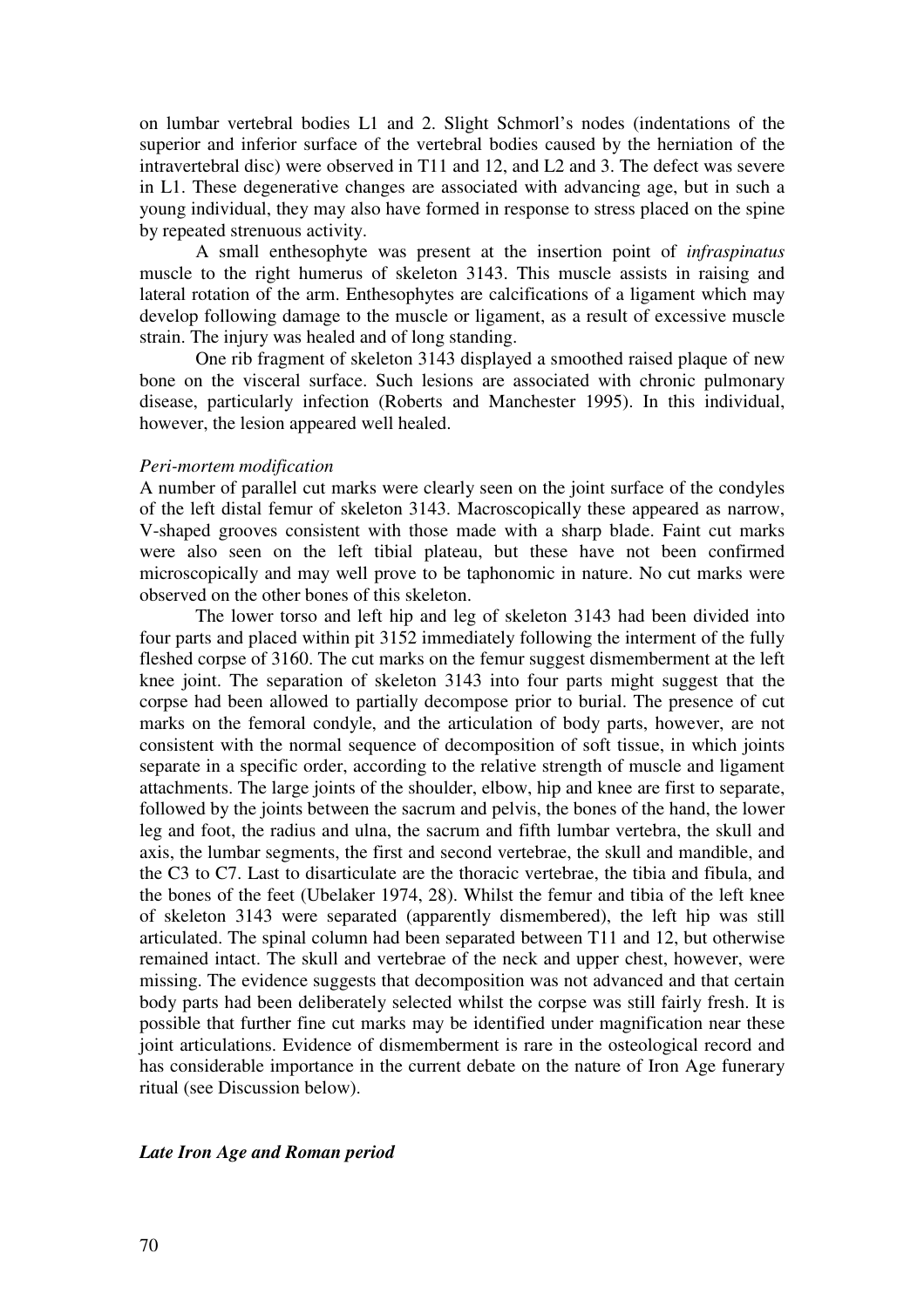### *Provenance*

Two articulated skeletons (3012 and 3074) and 11 deposits of disarticulated bone dated to this period. Neonatal skeleton 3074 was radiocarbon dated to the late Iron Age-early Roman period (20 cal BC-130 cal AD). As described above, this skeleton had been inserted into the top of middle Iron Age pit 3152, within either a shallow recut or a hollow created by the decay of the two burials lower down in the pit (3143 and 3160). The legs were flexed at the hip and knee, with the lower legs and feet folded beneath the torso, which had been laid prone. The arms were elevated and flexed at the elbows, so that the lower arms and hands were folded beneath the infant's head. The head was turned to the right side. This body position would have been achieved by initially positioning the infant upright and flexing the legs (a normal sitting position for an older infant), and then laying the body forward, and tucking the arms beneath the head. Considerable care appeared to have been taken in laying out this infant. The burial was orientated north-south. In common with many neonatal burials of this period, the burial was unaccompanied by grave goods, and there was no evidence of a coffin.

 The burial of adult male skeleton 3012 was dated through associated pottery to the late Roman period. This skeleton had been placed within a shallow, purpose-built trapezoidal grave cut into the upper fills of Iron Age pit 3015. The body had been laid out in a supine and extended position with the feet together and the hands overlying the pelvis. The burial was orientated south-west/north-east. The grave had been heavily truncated by ploughing causing the removal of much of the skull, with the exception of the right zygoma and the mandible. The size and shape of the grave cut indicated that the body had been uncoffined. Sherds of three late Roman pots overlay the pelvis, but due to plough disturbance, it was impossible to establish whether these were residual or had originally been grave goods.

 Disarticulated human remains were found within 11 late Roman contexts (Table 4.3). The majority of these were fills of the hillfort ditch and quarry pits 3047 and 3157. The rest of the bone lay within colluvial layers (2006, 2007 and 3062), pit fills (3085 and 3161) and midden 2017. It is probable that the disarticulated remains were redeposited within these contexts, having originated from disturbed Iron Age deposits, such as pit fills. None, however, were scientifically dated.

#### *Bone preservation and completeness*

Bone preservation of both skeletons 3012 and 3074 was fair. The former individual was near complete, but lacked most of his cranium and both feet. The disarticulated remains were generally in a poor condition and displayed numerous old post-mortem fractures suggestive of disturbance and redeposition.

#### *Age and sex*

Skeleton 3012 was male, aged between 35-45 years. Skeleton 3074 had died either as a late foetus or as newborn shortly after birth (39-40 weeks). In accordance with accepted practice, sexing was not attempted.

 All disarticualted human bone from the Late Roman contexts was adult, but only one (1013) could be more specifically aged or sexed. The morphology of the mandible indicated a possible male, whilst ante-mortem tooth loss and marked tooth wear of the remaining teeth suggested a mature adult. The deposit comprised a single individual, possibly entering the hillfort ditch from a disturbed context above.

# *Stature*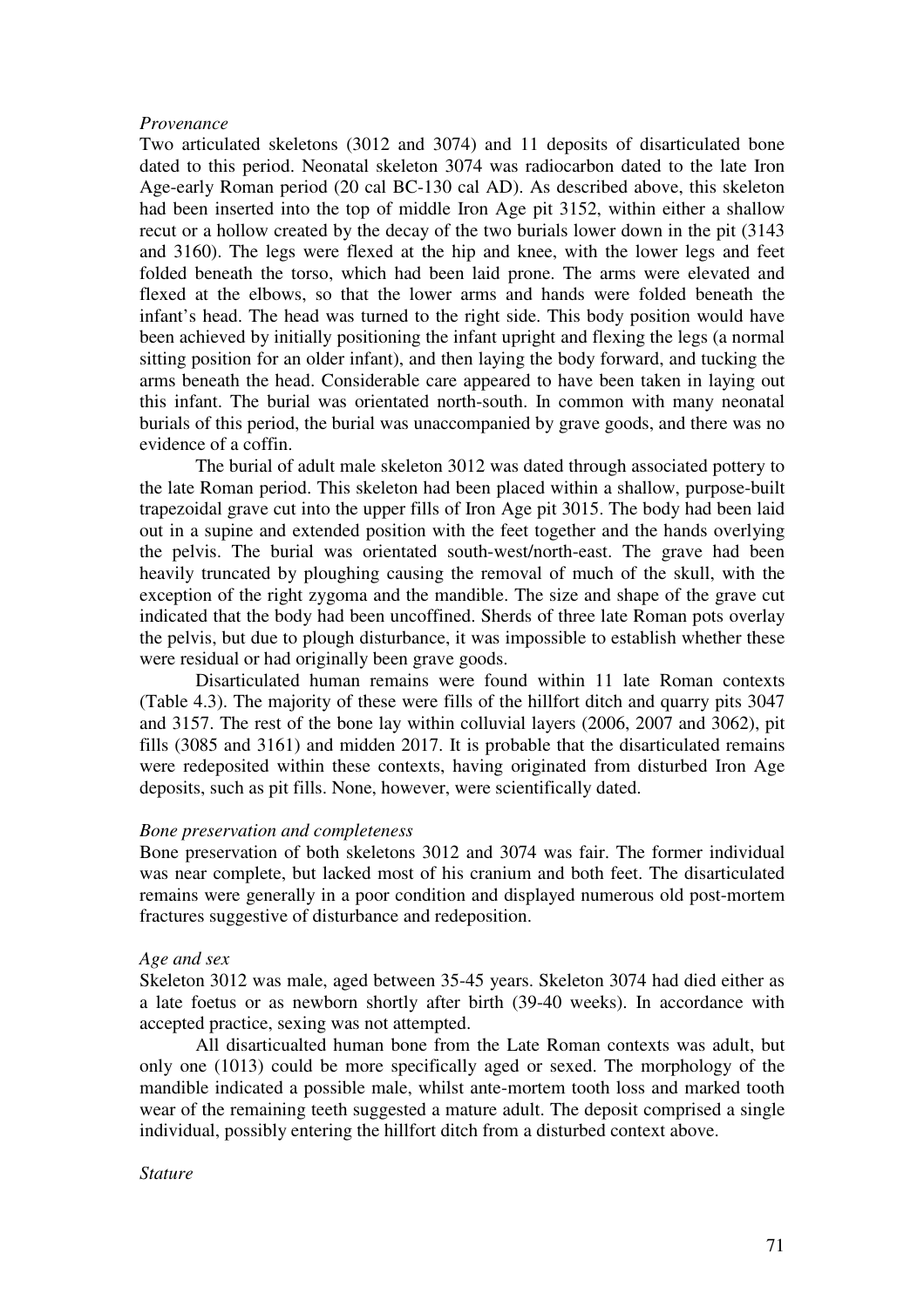The average stature of Roman males has been calculated as 1.69 m (5'5") and that of females as 1.59 m  $(5'2'')$  (Roberts and Cox 2003). At 1.59 m  $(5'2'')$ , male skeleton 3012 was considerably below average height for the period.

# *Dental pathology*

The partial mandible of skeleton 3012 displayed considerable peridontal disease but no abscesses (0/10) or ante-mortem tooth loss (0/10). Tooth crowns showed calculus (7/8), but no caries (0/8) or dental enamel hypoplasia (0/8). The dentition of the disarticulated mandible from fill 1013 showed calculus deposits. Six teeth (6/16) had been lost ante-mortem.

# *Skeletal pathology*

The dens of the axis found within fill 1013 displayed considerable osteophyte formation consistent with spinal degenerative joint disease. Meanwhile, a healed and longstanding fracture was present on the proximal end of the left first metacarpal of skeleton 3012. This had united with an angular deformity.

# *Disarticulated skeletal remains in medieval and post-medieval contexts*

Disarticulated human remains were present in six medieval (3022, 3028, 6012, 6024, 6030 and 6033) and four pot-medieval contexts (1002, 2000, 2001 and 5050) (Table 4.4). Bone was also recovered from layer 3096, which contained artefacts of both Roman and medieval date. All these human remains were redeposited, possibly the disturbed remains of Iron Age or Roman burials, although no radiocarbon dating has been carried out on this material.

 Human remains within 1002, 3028, 3096, 6033 were identified as adult. The greater sciatic notch of the pelvis within 3028 was definitely male. The bones from 5050 were from an adult aged over 32 years, as indicated by a partial fused ectocranial suture. Two bones within the buried plough soil 3022 were those of a subadult aged 8- 10 years. No pathology was noted on these bones.

### **Discussion**

### *Middle Iron Age*

The insertion of complete articulated individuals, articulated but incomplete body parts, and isolated, presumably skeletonised human bones into pits and other settlement features is a well-recognised characteristic of the Iron Age in southern England and the Midlands (Whimster 1981; Wilson 1981; Wait 1985; Hill 1995a). The variation in the treatment of human remains suggests a range of concurrent burial practices, which appears to include the careful placement of the complete corpse within empty or partially features soon after death; dismemberment of fleshed cadavers and the selection of body parts for interment in the above features and/or possible curation elsewhere amongst the living; and the deliberate and/or accidental incorporation of skeletonised bones within settlement features and occupation layers, possibly as a burial rite secondary to excarnation (Carr and Knüsel 1997). The last, however, has yet to be proved osteologically.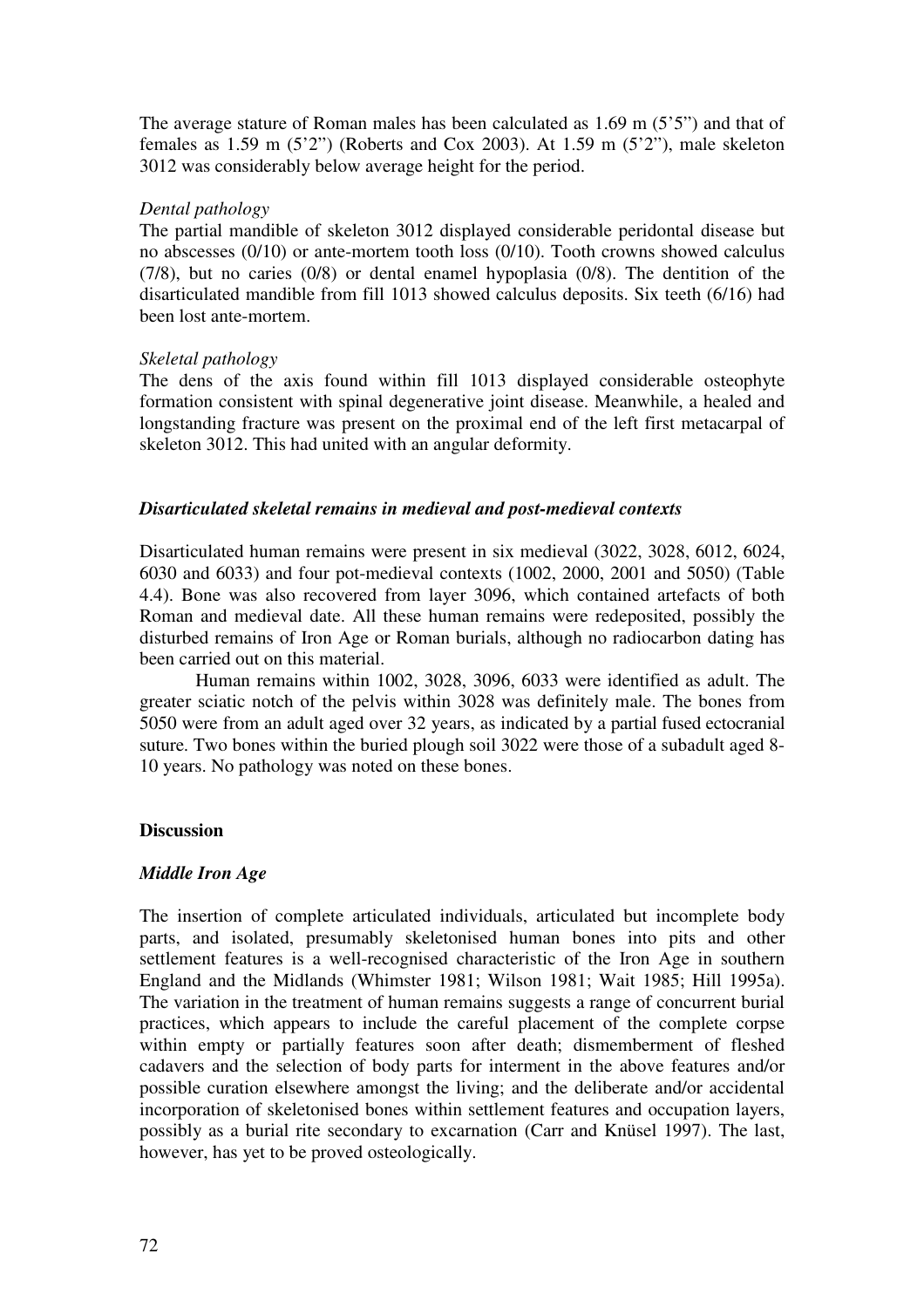Six pits at Castle Hill contained articulated skeletons or disarticulated human bone. Other Oxfordshire examples of Iron Age 'pit burials' include Queen Street, Abingdon (Parrington 1975), Ashville, Abingdon (Parrington 1978), Cassington Mill (Chambers 1977), Allen's Pit, Dorchester (Whimster 1981), Gravelly Guy (Lambrick and Allen 2005) and Watkins Farm, Northmoor (Allen 1990).

The presence of clear cut marks on the femur of skeleton 3143 at Castle Hill is highly valuable to our understanding of this aspect of funerary ritual in this period. Although many authors have associated dismemberment with the presence of partial articulated body parts found within features dating to this period (eg Carr and Knüsel 1997; Cunliffe and Poole 1991, 424), osteological evidence of cut marks consistent with dismemberment is extremely rare, and cited examples such as that from Danebury (a 'dismembered' male pelvis, deposit 47: Cunliffe 1995, 77) rely more on anecdotal evidence than systematic osteological examination.

## *Roman period*

One late Iron Age-early Roman neonatal pit burial and one late Roman adult male inhumation within a purpose-cut grave were excavated within the hillfort. A number of deposits dating to the late Roman period also contained disarticulated human bone, although in many cases it was uncertain if these were deliberately included (possibly a continuation of much earlier Iron Age burial practice) or were inadvertently redeposited from disturbed burials within Iron Age pits or Roman graves. Given the limitations of excavation, it is unclear whether the two burials were isolated features, or parts of larger burial groups. Possible evidence for the latter is provided by four inhumation burials excavated just outside the eastern entrance to the hillfort in the 1980s. These burials were unaccompanied, but the burial rite would be consistent with a date in the late Roman period (Chambers 1986).

# **ANIMAL BONE**  *by Fay Worley and Jennifer Kitch, fish bones by Rebecca Nicholson*

### **Introduction**

The excavations produced a total of 23,726 animal bone fragments (refitted count) weighing 72.025 kg. The majority of this material was analysed and recorded by Jennifer Kitch at Oxford Archaeology with a small sample recorded by Gill Cox, the sieved fraction by Emma-Jayne Evans and fish bone by Rebecca Nicholson, also at Oxford Archaeology. The small assemblage of bone from Trenches 7 to 9 was recorded by Fay Worley. A total of 10,561 (45%) bone fragments were identified to taxon. A further 6905 (29%) were identified as large, medium or small mammal sized.

 The largest proportion of the animal bone assemblage was recovered from the Early Iron Age and late Roman phases which together made up 61% of the total assemblage. A further 19% of the assemblage was dated to the medieval period and 10% to the middle Iron Age, with the remaining fragments divided between the late Bronze Age, late Iron Age/early Roman and post-medieval periods, or less well defined phases (see Table 4.5).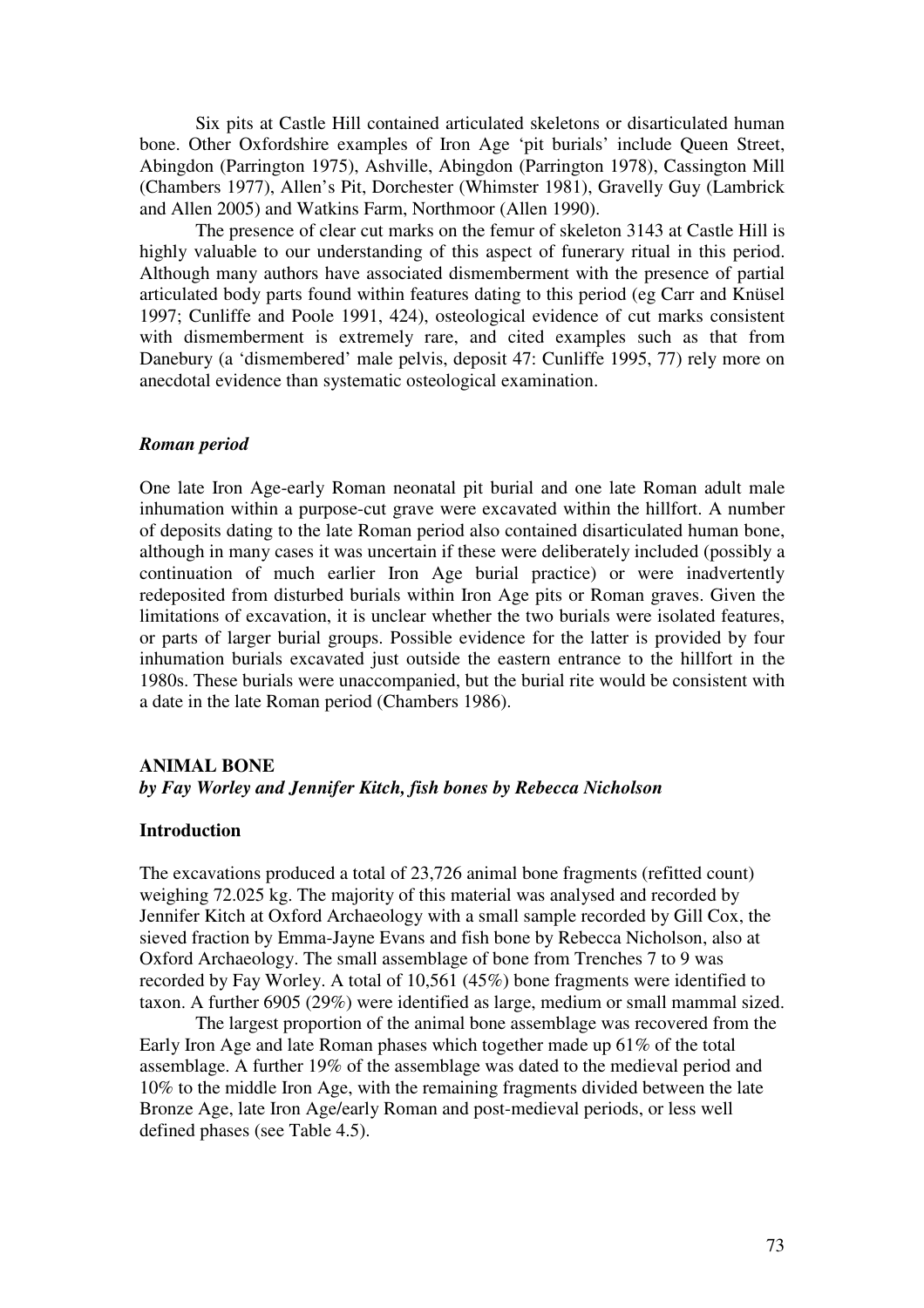# **Methods**

The method used for primary bone analysis is documented in the archive but summarised here. The animal bone was recovered by hand collection and from wetsieving, using a 500 μm residue mesh and 200 μm flot mesh. The fragments were washed prior to analysis. The assemblage was identified through comparison with textual and faunal reference material at Oxford Archaeology. Fragments were counted, weighed and recorded using the zone system as suggested by Serjeantson (1996). Identifications were made to as specific taxonomic levels where possible but with classes of large (cattle size), medium (sheep size), small (rabbit size) and micro (mouse sized) used where further identification was not possible. Bone fusion, tooth eruption and attrition were recorded and interpreted following Silver (1969), Halstead (1985) and Grant (1982). Evidence of butchery, gnawing and burning was also noted and interpreted. Where possible, bones were measured following standard conventions (Driesch 1976) and where appropriate, metric data was used to calculate withers heights of individual animals.

### **Condition of assemblage**

The condition of the assemblage varied from excellent to very poor, but the majority of the assemblage was recorded as good to poor. Bone from the earlier phases of activity was generally in better condition than that from the later phases (Table 4.6; Figure 4.1). The 'Roman to medieval' bone assemblage was in particularly bad condition. This assemblage derived from colluvial layers overlying late Roman midden deposits, which contained mixed pottery, predominantly Roman material but including some Saxon and medieval sherds. The relatively poor condition of the bone fragments in these contexts may be used to suggest that much of the animal bone is probably disturbed Roman material.

 The proportion of bone fragments with recent breaks varies from 1% of Roman to medieval fragments, 2% of middle Iron Age fragments and 3% of late Roman fragments to 53% of medieval fragments (see Table 4.7). High proportions of recently broken fragments were also recovered from late Bronze Age and Romano-British contexts.

 Gnawing was identified on low numbers of fragments from most phases (Table 4.7). The gnawing evidence appears to be generally consistent with carnivore tooth marks, although infrequent occurrences of possible omnivore gnawing were also noted. Burnt bones were recovered from all closely dated periods except the late Iron Age/early Roman period (Table 4.7). The highest proportion of burnt bones was recovered from the early Iron Age phase, the majority of these coming from the fills of pit 3006.

# **Species identified**

The animal bone assemblage was found to contain cattle (*Bos taurus*), sheep (*Ovis aries*), sheep or goat (*Ovis aries* or *Capra hircus*), pig (*Sus scrofa*), horse (*Equis caballus*), dog (*Canis familiaris*), red deer (*Cervus elaphus*), roe deer (*Capreolus capreolus*), fox (*Vulpes vulpes*), badger (*Meles meles*), rabbit (*Oryctoladus caniculus*), hare (*Lepus* sp.), weasel (*Mustela nivalis*) field vole (*Microtus agrestis*), water vole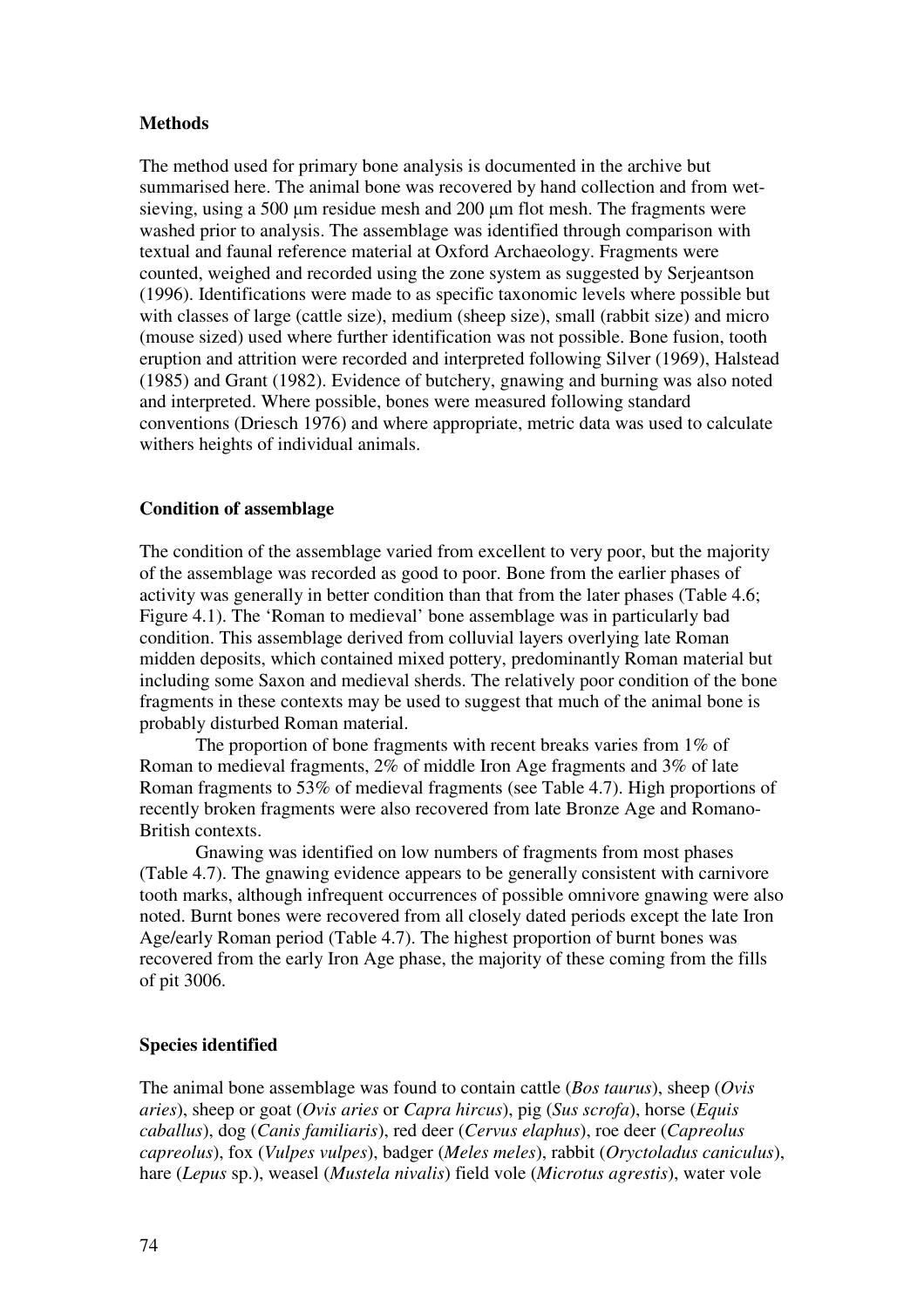(*Arvicola terrestris*), domestic fowl (*Gallus gallus*), raven (*Corvus corax*), blackbird (*Turdus merula*), teal (*Anas crecca*), herring (*Clupea harengus*), eel (*Anguila anguilla*), pike (*Esox lucius*) and dace (*Leuciscus leuciscus*). Further fragments were identified as large, medium or small mammal, frog or toad, mouse, duck, finch, bird, and fish.

#### **Wild mammals and disturbance to archaeological contexts**

The archaeological deposits had been disturbed by animal burrows, especially in the hillfort rampart. This disturbance included the introduction of faunal material. For example, a complete badger skeleton was recovered from a burrow in the hillfort rampart (2022) and rabbit bones were recovered from the late Roman midden (2017) and layer 2016 on the hillfort rampart. The burrowing nature of rabbits means that they cannot be securely attributed to the Roman period. Current consensus holds that rabbits were not present in Britain between the last Ice Age and subsequent reintroduction by the Normans (Yaldon 1999, 158-61). Rabbit bones in the medieval fills of the hillfort ditch may similarly be intrusive. Further badger bones were also recovered from the upper layers of the hillfort ditch including late Roman and postmedieval layers. The presence of small numbers of badger bones in the late Roman fills of the ditch suggests that badgers may have become established at the hillfort during the Roman period, which would suggest a period of relatively low use of the hillfort at some stage. The most likely origin of these bones is from skeletons eroded from the ramparts or counterscarp bank after they had become inhabited by badgers.

 Small mammal and microfaunal bones were recovered from some contexts. Table 4.8 presents the location of these specimens. The presence of voles and weasel bones indicates a grassland or deciduous woodland habitat nearby. The water voles from the Iron Age and Roman periods and anura (frogs or toads) from the Iron Age and medieval periods indicate proximity to slow moving water or ponds.

### **Metric analysis**

Although 328 bone fragments from the assemblage were measured (Tables 4.9 and 4.32), when these are divided into phase, taxon and element categories, too few measurements are available in any one category to provide data for meaningful interpretations of sex classes or stock improvement. Using published indices (Fock 1966; Matolsci 1970; Teichert 1975; Clark 1995), withers heights could be calculated for 22 cattle, sheep, sheep or goat and dog specimens (Table 4.10).

 Five early Iron Age cattle stood at between 1.05 m and 1.18 m at the shoulder. These heights are within the general range found at other Iron Age sites (Wilson 1978, 116). The largest two individuals are within the range suggested for bulls from Ashville, Abingdon (*ibid*.). A single Roman to medieval individual stood at 1.02 m.

 The withers height of nine early Iron Age, two middle Iron Age, two late Roman and one medieval sheep or goat specimen could also be calculated. These animals were all found to fall within the same height range: early Iron Age individuals ranged from 0.48 m to 0.59 m, middle Iron Age individuals from 0.49 m to 0.59 m, late Roman individuals from 0.56 m to 0.58 m and the medieval individual stood at 0.55 m tall at the shoulder (Table 4.10). The size range of Iron Age sheep/goats from Castle Hill is slightly shorter than that recorded at some other Iron Age and Roman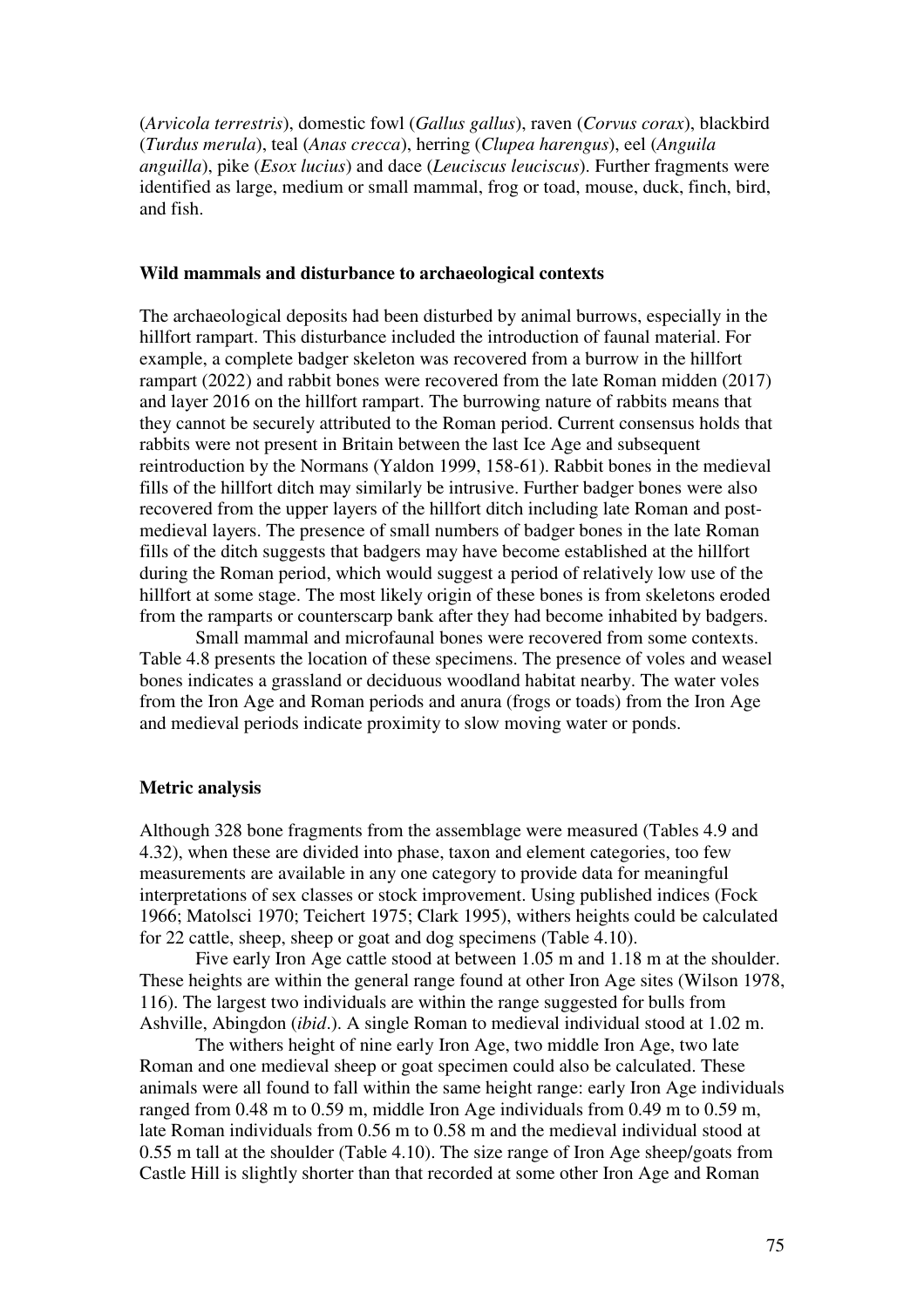sites (Wilson 1978, 117). The sizes of the Roman and medieval sheep/goats are comparable to those found elsewhere, for example at Exeter (Maltby 1979, 51).

 The withers height of two late Roman dogs could be calculated. A metacarpal from the partial dog skeleton found in Roman fills of the hillfort ditch (context 1011) indicated that the animal stood at approximately 0.54 m, only slightly smaller than the Late Roman sheep. A dog metatarsal from Roman layers overlying the rampart indicated that a second animal was slightly smaller, standing at a withers height of 0.42 m. Roman dogs are known to have stood at a range of sizes from 0.24 to 0.80 m tall at the shoulder, but with very few animals over 0.58 m (Harcourt 1974; Clark 1995). The larger of the Castle Hill dogs falls towards the top of the range for most larger dogs of the period (following Clark 1995), which Harcourt (1974) suggests may have been used as hunting dogs, guard dogs and fighting dogs.

## **Evidence for pathology**

Eight bones had evidence of pathological change. Two early Iron Age sheep or goat third phalanges from pit 3006 were particularly flat and wide which may be a developmental or pathological condition. A sheep or goat first phalanx from the pit was also remodelled and had extra bone on its distal epiphysis, possibly due to a trauma. A bird third phalanx, probably from the raven skeleton in the same feature, had evidence of bone remodelling on its proximal shaft.

 A middle Iron Age sheep or goat metacarpal (context 3003) had a misshapen shaft, possibly due to a healed fracture. A large mammal sacrum (context 3020) from the same period had slight eburnation on the spinous process at the point of articulation with the last lumbar vertebra. The aetiology of this joint disease is unclear but it may have been caused by pressures on the hips from heavy work, or related to other joint disease elsewhere in the skeleton.

 A possible fracture was identified on a medieval long bone from context 4002. The bone may be a bird or small mammal radius but could not be identified with certainty.

 A post-medieval cattle navicular-cuboid tarsal from context 3023 had fused to the cuneiform and also had extra bone formation. This pathology may be due to the joint disease spavin (Baker and Brothwell 1980, 117-20) and may indicate that the animal was used for heavy traction, although it can also be hereditary or related to ageing or husbandry (Bartosiewicz *et al.* 1997; Holmberg and Reiland 1984).

## **The assemblage by period**

#### *Late Bronze Age*

A small late Bronze Age animal bone assemblage was recovered from the lower fills of the hilltop enclosure ditch. The assemblage included domestic taxa (cattle, sheep or goat and pig) but the majority could only be identified to large, medium and small mammal categories. Four vole molars were also recovered from late Bronze Age deposits. Very few bones had butchery marks and no evidence of pathology was noted.

 Taken as a proportion of all late Bronze Age domestic mammal bones (n=45), cattle and sheep or goat bones were the most frequent (44% and 36% of the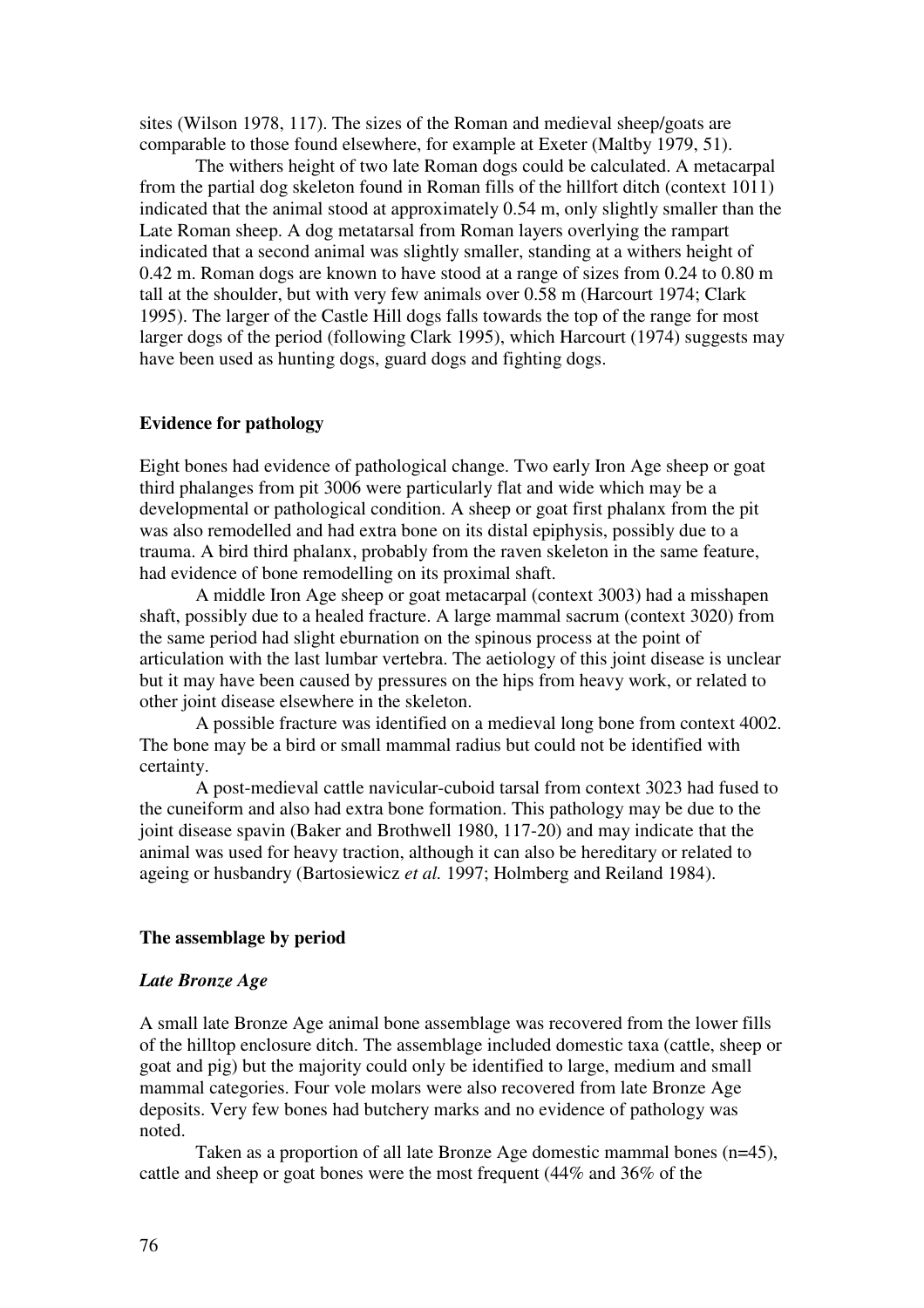assemblage respectively). Pig bones were less frequent representing only 20% of the assemblage.

 20 cattle elements were identified, comprising a tooth, an axis, three radius fragments, two ulna fragments, an innominate, three femur fragments, a patella, six tibia fragments and two second phalanges. Large mammal fragments included mandible, vertebrae, ribs, scapula, radius, innominate, and long bone fragments which may also all be cattle (Table 4.11). A cattle tibia and large mammal scapula and innominate had been butchered. The tibia had cut marks at its proximal end and chop marks were identified on the scapula. These butchery marks probably resulted from division of the carcass and possibly meat removal.

 Sixteen sheep or goat elements were identified, including all regions of the skeleton. Nine pig bone fragments comprised mandible, tooth, innominate and metapodial fragments. Meat bearing long bones were not represented. Forty-six further fragments were identified as medium mammal and may be pig or ovicaprid. The medium mammal fragments primarily comprised vertebral fragments and long bone diaphyses. No butchery was noted on any medium sized mammal fragments.

 The only burnt animal bones from burnt deposit (3099) within the enclosure ditch were 25 unidentifiable calcined fragments. A further 58 fragments of unburnt animal bone were recovered from the deposit. These included a cattle tibia fragment, large mammal innominate and vertebra fragments, a sheep or goat innominate fragment, medium mammal rib, vertebrae and long bone fragments, all small mammal fragments and all vole fragments. Only two unidentified fragments from elsewhere in the ditch fills were burnt.

# *Early Iron Age*

The early Iron Age contributed the largest number of animal bone fragments from any phase represented in the assemblage (8034 fragments). The largest single group of material was recovered from pit 3006, discussed in a subsection below. The remainder of the material was recovered from contexts including the upper fills of the late Bronze Age enclosure ditch, and the hillfort ramparts and counterscarp bank.

 In the complete early Iron Age assemblage, cattle, sheep or goat and pig are the most common taxa. Taken as a proportion of their sum (n=1452), sheep or goat represented 45%, cattle represented 34% and pig represented 21% of fragments. Excluding the material from pit 3006, cattle was the most frequently represented taxon followed by sheep or goat and then pig. Taken as a proportion of their sum (n=831), cattle represented 45%, sheep or goats 31% and pig 25% of fragments.

#### *Pit 3006*

Over a third of all early Iron Age animal bone fragments were from the fills of pit 3006. These included cattle, sheep, sheep or goat, pig, horse, dog, roe deer, weasel, raven and fish bone, with further fragments identified to mammal size classes and as bird. The fish bone (ctx 3061) could not be identified.

 Although there are several taxa included in the pit fills, only cattle, sheep (including sheep or goat specimens), pig and raven were represented by more than one or two fragments of bone. As a proportion of their sum (n=621), the relative proportion of the taxa were 64% sheep or goat, 20% cattle, and 16% pig. Little can be said about the remaining taxa other than their presence on site. However, the roe deer,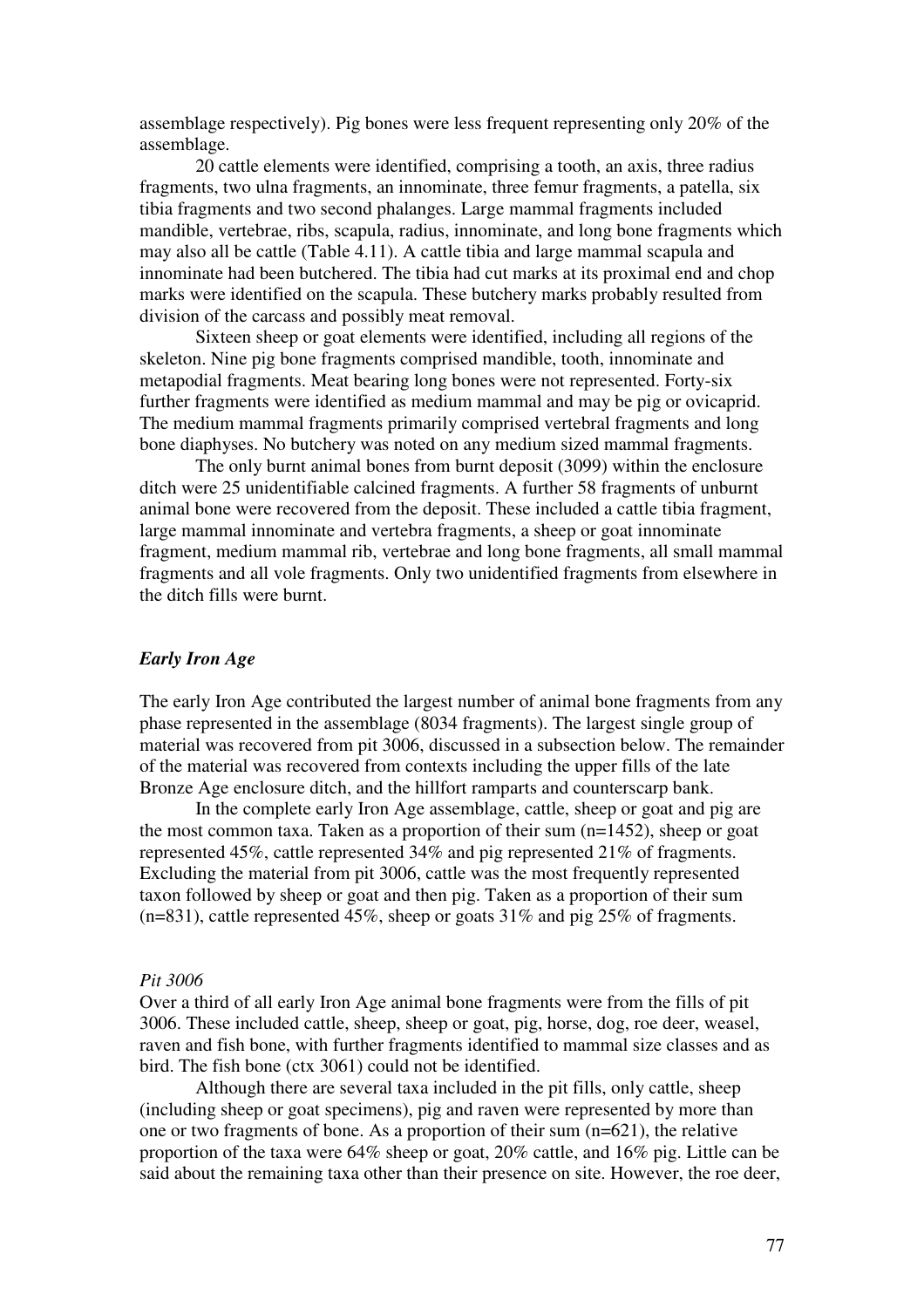horse and fish are noteworthy. The inclusion of a roe deer metacarpal can be used to suggest that this animal was hunted in the early Iron Age. The assemblage included a butchered horse tibia. The tibia had several cuts on the anterior side and a chop across the posterior mid-shaft which can be interpreted as indicating division of the carcass and possibly removal of meat. The fish bone is of note due to its general scarcity at British Iron Age sites.

 The 25 raven bones comprised an articulated skeleton. Both coracoids, scapulae, humeri, ulnae, carpometacarpals, innominates, femora and tibio-tarsals were identified, as was one radius and one tarsometatarsal. Two vertebrae and six phalanges recovered from this context may be from the raven skeleton. One third phalanx exhibited possible bone remodelling at its proximal end. There was no associated eburnation of the articulation. No evidence of butchery or burning was noted on the skeleton. Skeletons of ravens are relatively common at hillforts in southern Britain, for example at Danebury and Winklebury in Hampshire (Grant 1984; Hill 1995a). They are also known from early Iron Age storage pits in the Upper Thames Valley at Coxwell Road, Faringdon (Weaver and Ford 2004, 167). Skeletons of ravens are frequently found on Romano-British sites and may have been husbanded during that period (Parker 1988). They also often have an association with death in European mythology, most likely related to their appearance and nature as carrion eaters.

 Cattle bones comprised 126 fragments from a minimum of four individuals (Table 4.12). Evidence from bone fusion suggests that at least one individual was over the age of 3.5-4 years old at death with a second individual at least 2-2.5 years old. At least one individual under 1-1.5 years old at death was also present. Evidence from mandibular tooth attrition indicates that one animal was adult or senile. A withers height of 1.18 m could be calculated for one individual. This animal was large for the time and may have been a bull (see above). All regions of the cattle skeleton were present but they were not included as complete individuals.

Butchery marks on twelve cattle bones indicate that the animals had been divided into portions (Table 4.13). Butchery evidence indicated that at least two cattle heads had been decapitated with a chop through the occipital condyle. Cuts on the parietal region of one cattle skull also indicate that that animal had been skinned. Cuts on a goneal angle of a mandible may also have been inflicted when the animal was skinned or may have resulted from removal of cheek meat. There is evidence that the cattle long bones had been disarticulated using cleaver chops and finer knife cuts to separate the bones. A cattle innominate had cut marks suggesting that the femur was dismembered from the pelvis using a knife (following Landon 1996, 83-4). The femur and tibia had been separated in two ways. Chops on a femoral condyle indicate the use of a cleaver, whereas cuts on the intercondyloid eminence of a tibia indicate the use of a knife. The forelimb was divided with cleaver chops across the neck of a scapula and knife disarticulation between the humerus and ulna. Cuts on the proximal anterior surface of a first phalanx may indicate removal of the foot at this joint. A calcaneum chopped longitudinally may have been processed for bone marrow.

 Pig bones comprised 100 fragments from a minimum of eight individuals (Table 4.12). Mandibular tooth attrition indicates that one animal was foetal or neonatal, one animal was immature, three individuals were sub-adult and three individuals were adult. Pig canine teeth indicate that at least four individuals were male and at least one was female. There is no evidence for whether the pigs were domestic animals or wild boar, but the presence of a foetal or neonatal individual suggests that they were domestic. Like the cattle remains, the pigs seem to have been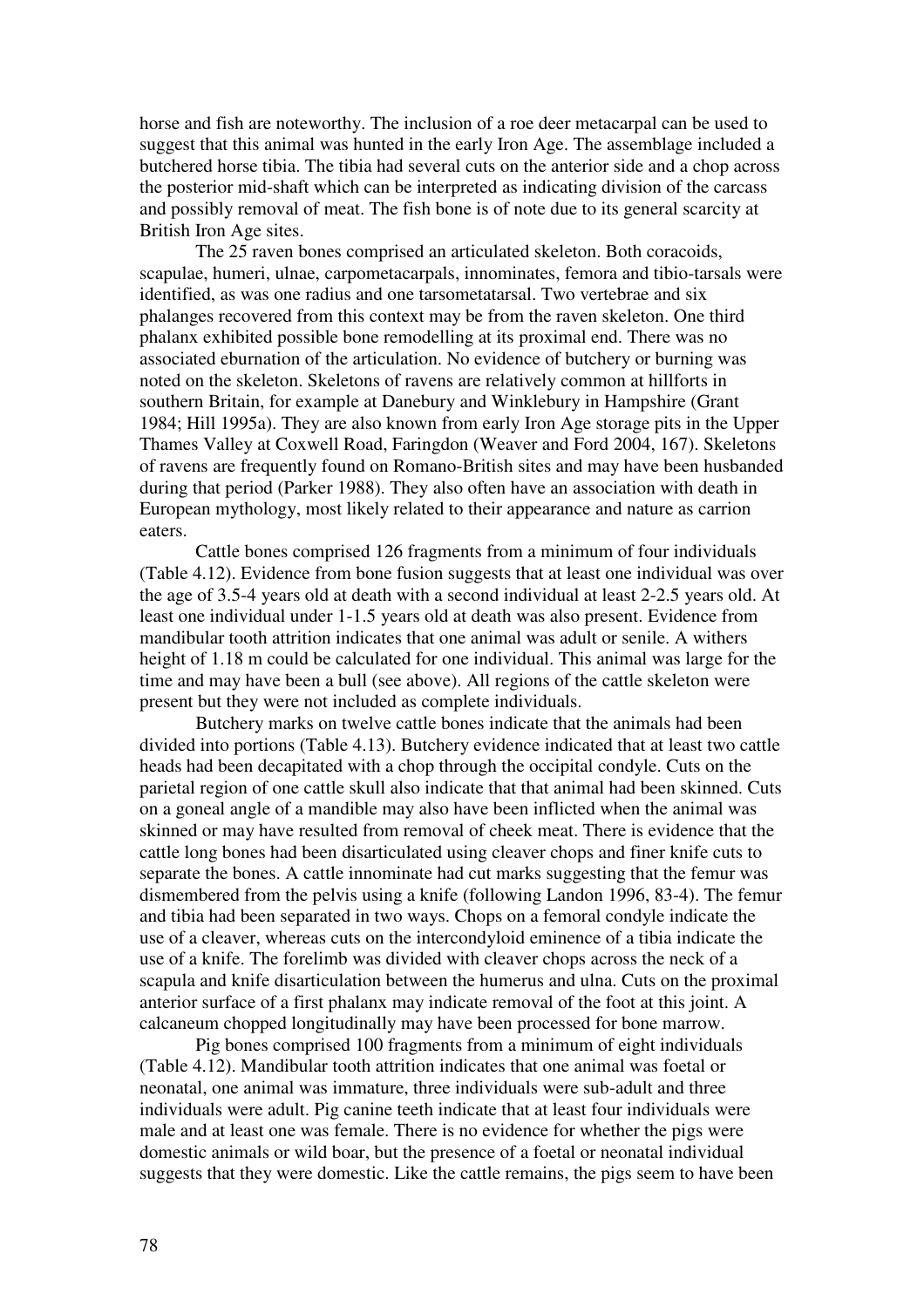included as carcass portions rather than complete animals. Mandibles and forelimb long bones are over-represented in the assemblage compared to other regions of the skeleton. Butchery mark evidence also suggested the portioning of carcasses using knives and cleavers. Cuts on an atlas indicate the use of a knife to decapitate an animal, cuts on a distal humerus may relate to dividing the forelimb at the elbow and chops on a posterior crest of an ulna may relate to the same activity. Cuts on a proximal calcaneum suggest the removal of the foot at this point.

 Sheep or goat bones, including some identified as sheep, are the most common taxon identified in the pit assemblage, with 395 fragments of sheep or goat bone recovered. The sheep goat bones represent a minimum of 19 individuals (from a minimum of 19 right mandibles) but were not recovered as articulated skeletons. There is a bias towards certain elements, particularly mandibles, scapulae, radii and tibiae, but also with many metapodials, humeri, ulnae and innominates represented. Femora are underrepresented among the long bones. Butchery marks were identified on 21 sheep or goat bones and indicate that, like the cattle, pigs and horse, sheep or goats were included as portions rather than complete individuals. The majority of butchery marks were identified on the hind limb. Cuts on the ilia and ischia of five innominates and three femora indicate the use of a knife to dismember the hind limb or separate the pelvis and sacrum. A chop on a proximal tibia suggests that cleavers were sometimes used to disarticulate the knee, and cut marks on a distal tibia indicate removal or the foot at this joint. Cuts on a calcanuem and four astragali indicate that the foot was also sometimes removed through the tarsal joint. Cuts on a skull occipital condyle and dorsal atlas indicate that a knife was used to decapitate the carcass. Cuts on three radii and an ulna suggest that knives were used to disarticulate the forelimb at the elbow and between the radius and metacarpal.

 Tooth attrition from sheep or goat mandibles indicated that the assemblage included six neonates (found in contexts 3034, 3036, 3059 and 3061). In the British Iron Age sheep most likely lambed in March and April (O'Connor 1998), so the presence of these individuals could perhaps suggest that the pit was filled in spring.

#### *Early Iron Age animal bone excluding pit 3006*

Of the total of 5168 bones, 47 came from the hillfort ditch, 48 from the counterscarp bank, 72 from the rampart and the remainder (5001) from the upper fills of the hilltop enclosure ditch. Cattle bone was the most frequently represented taxon, with 370 fragments recovered. All regions of the skeleton were represented. The cattle remains derive from a minimum of seven individuals (from seven left radii). Humeri, radii, metapodials, tibiae and crania are the most frequent elements represented (Table 4.14). Butchery marks were identified on 21 cattle bones, 18 of which were recovered from ditch fills. The butchery marks indicate the use of knife cuts and cleaver chops to prepare cattle carcasses. Cut marks on two atlases indicate decapitation using a knife. A chopped horn core may indicate horn working. Cuts on the zygomatic suggest that the mandible was removed from the skull. The forelimb was divided with a chop through the neck of a scapula, and between the humerus and radius/ulna (one humerus had cuts on its medial condyle and cuts were also identified on a proximal radius). The hind limb was disarticulated with chops through the pelvis (three examples) and proximal femur. The feet were removed with a knife or cleaver at the tarsals (disarticulation cuts were recorded on two astragali and a calcaneum) or at the metapodials (cuts were recorded on the proximal and distal ends of two metatarsals and two metacarpals and a metatarsal and a metapodial had been chopped through).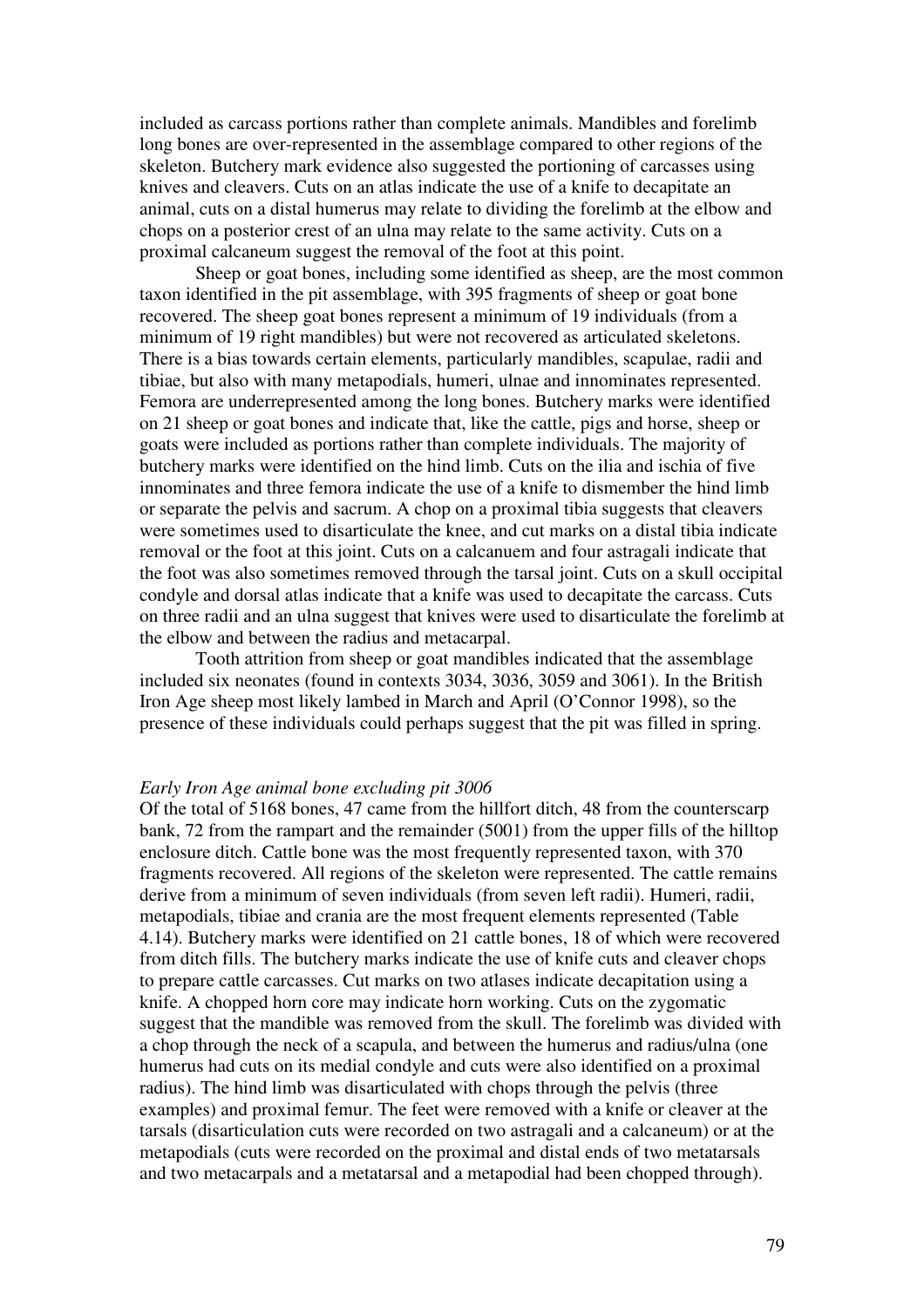Sheep or goats were the second most common taxon, with 254 fragments identified. These included a metatarsal from ditch 3017 and a horn core from counterscarp bank layer 1008 positively identified as sheep. The element representation indicates a prevalence of proximal forelimb elements, mandibles and tibiae. Like the cattle bone assemblage, loose teeth are also over represented (Table 4.14). Vertebral elements are underrepresented in the assemblage but may be accounted for in the medium mammal assemblage. The bones derive from a minimum of six individuals (from six right radii, six right and six left tibiae). Butchery marks were only identified on six elements, all from ditch fills. The butchery marks indicate that the hind limb was portioned using knife cuts and heavier cleaver chops. Cut marks on two femora and an ilium were probably inflicted during dismemberment of the hind limb. Cut marks on an astragalus indicate the disarticulation of the foot at this point.

Pigs were the third most common taxon, with 207 fragments recovered. Similarly to sheep/goat bones, the element representation of the pig bones exhibits an overrepresentation of proximal fore limbs and loose teeth (Table 4.14). Vertebral elements are underrepresented in the assemblage but may be accounted for in the medium mammal assemblage. The pig bones derive from a minimum of 10 individuals (from 10 left humeri). Butchery marks were identified on seven pig bones. Four calcanea exhibited cut marks indicating that a knife was used to remove the foot at this point. Two ulnae were butchered indicating that either knives or cleavers were used to disarticulate the elbow. One mandible had a chop to its basal side.

 Four horse teeth, a first phalanx and third metacarpal were recovered from the fills of ditch 3017. Attrition of a maxillary cheek tooth was used to indicate that the animal was 11-15.5 years old at death (following Levine 1982), suggesting that it was not primarily utilised for meat. One metacarpal and one innominate fragment were recovered from other contexts.

Ten early Iron Age loose dog teeth and two mandible fragments were recovered from ditch 3017. With the exception of two mandibular right second molars, all these specimens may have originated from a single dog cranium and mandibles. Tooth eruption (following Silver 1969) indicates that the teeth were from an individual aged over 5-6 months old at death. The upper fill of this feature also included a fragment of dog femur.

A metapodial fragment and two pieces of red deer antler and were recovered from ditch 3017. Unspeciated deer antler was found in the same ditch.

Two small mammal long bones and a vertebra were recovered from ditch 6003, and a second vertebra was recovered from posthole 6028. Ditch 3017 contained four small mammal ribs and a small mammal calcaneum. No small mammal fragments could be identified to species.

 In addition to the raven skeleton recovered from pit 3006, four bird bones were identified from Early Iron Age deposits. Bird long bones were recovered from layer 2018 and ditch 3017 and a bird phalanx was recovered from ditch 3017. The only bird bone which could be identified to species was a blackbird tarsometatarsus recovered from ditch 6003.

 Of microfauna, mouse, field vole, vole sp. and frog or toad were identified in ditch 3017. Ditch 6003 also contained a frog or toad humerus and a water vole mandible.

### *Middle Iron Age*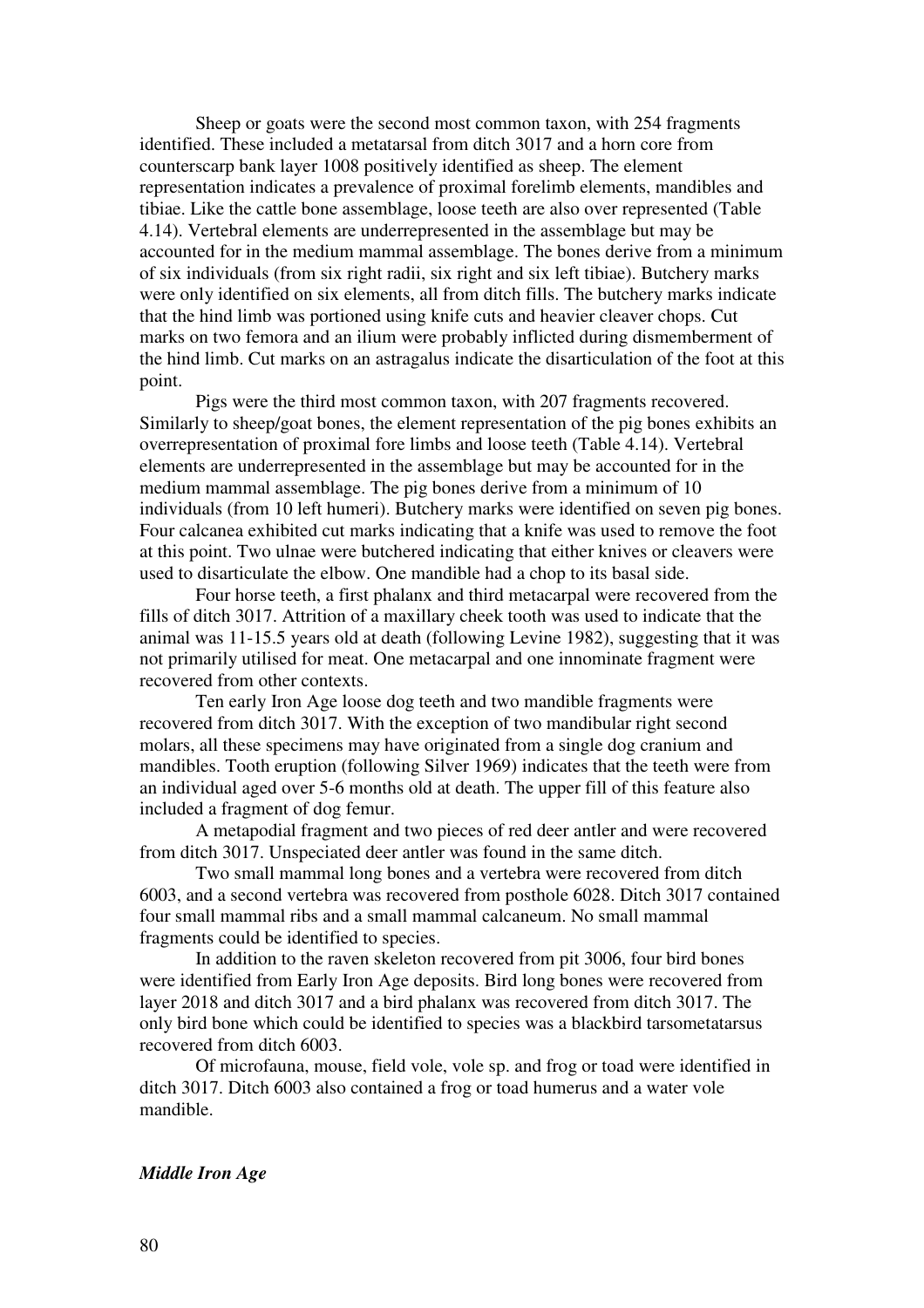A total of 2305 fragments of bone were recovered from middle Iron Age pit fills. The assemblage included domestic mammals (cattle, sheep and sheep or goat, pig, horse), wild mammals (red deer and badger, although the single badger tooth may be intrusive), a single bird phalanx, microfauna (water vole, vole sp., frog or toad) and fish bones.

 Cattle, sheep or goat and pig were the most common taxa identified. Taken as a proportion of the sum of all cattle, pig and sheep or goat fragments in this group (n=210), sheep or goats represented 55%, cattle 29% and pigs 15%. These proportions are similar to those for the middle Iron Age assemblage at Hill Farm adjacent (see Chapter 10). Sheep or goat bone fragments are more frequent at Hill Farm at the expense of pigs (64% and 7% fragments respectively).

 Cattle were the second most common taxon, with a total of 62 fragments identified from the fills of nine pits. All regions of cattle skeletons are present. Mandibles, loose teeth and tibia were the most frequently represented elements. The bones are from a minimum of two individuals (two left innominates, left tibiae and right tibiae) (Table 4.15). Mandibular tooth attrition could only be used to indicate the age-at-death of one animal, an eight to eighteen month old individual (Table 4.28). Butchery marks were identified on three bones. Knife cuts on the goneal angle of a mandible from ctx 3005 may have been inflicted during preparation of the head meat or decapitation. A femur from ctx 3020 had been chopped through the proximal shaft indicating the division of the hind limb at this point. Knife cut marks on a navicularcuboid from ctx 3003 indicate that the hind foot was disarticulated at the tarsals.

 Sheep and sheep or goat bones were the most common taxa, with 116 fragments recovered from 13 pits. All regions of the skeleton were represented (Table 4.15). A skull fragment from pit 3098, a horn core from pit 3152 and a metatarsal from pit 3029 were identified as sheep. The sheep or goat bones derived from a minimum of five individuals (five left mandibles). Mandibular tooth wear indicated an age-at-death for four sheep or goats ranging from three to ten months old to five to eight years old-at-death. (Table 4.27). Butchery marks were identified on a single right scapula. Two cut marks on the anterior surface of the neck indicate that the foreleg was disarticulated at this point.

 A total of 32 pig bones were recovered from ten pits. Most regions of the skeleton were represented but loose teeth are the most common element (see Table 4.15). The pig bones derived from a minimum of two individuals (two right ulnae), at least one of which was female (two female canines). No age-at-death could be determined from mandibular attrition. No butchery marks were identified.

 A total of eight horse bones were identified from five pits. A limited range of elements were present, comprising four loose teeth from pit 3052, an ulna fragment from pit 3002, a metatarsal fragment from pit 3004, a fragment of burnt metapodial from pit 3013 and a tibia fragment from pit 3098. These bones couldall have been from the same individual, though spatially this is perhaps unlikely. No butchery marks were identified.

 A red deer radius fragment was recovered from pit 3002 and a red deer metatarsal fragment was recovered from pit 3152. Neither bone had evidence of butchery. These bones suggest that red deer were hunted in the middle Iron Age. A single badger tooth was also recovered from pit 3015, anda bird phalanx was recovered from pit 3025.

Two fish bones were identified. The upper fill (3030) of pit 3029 (ctx 3030) contained a single eel vertebra, although the presence of small intrusive Roman and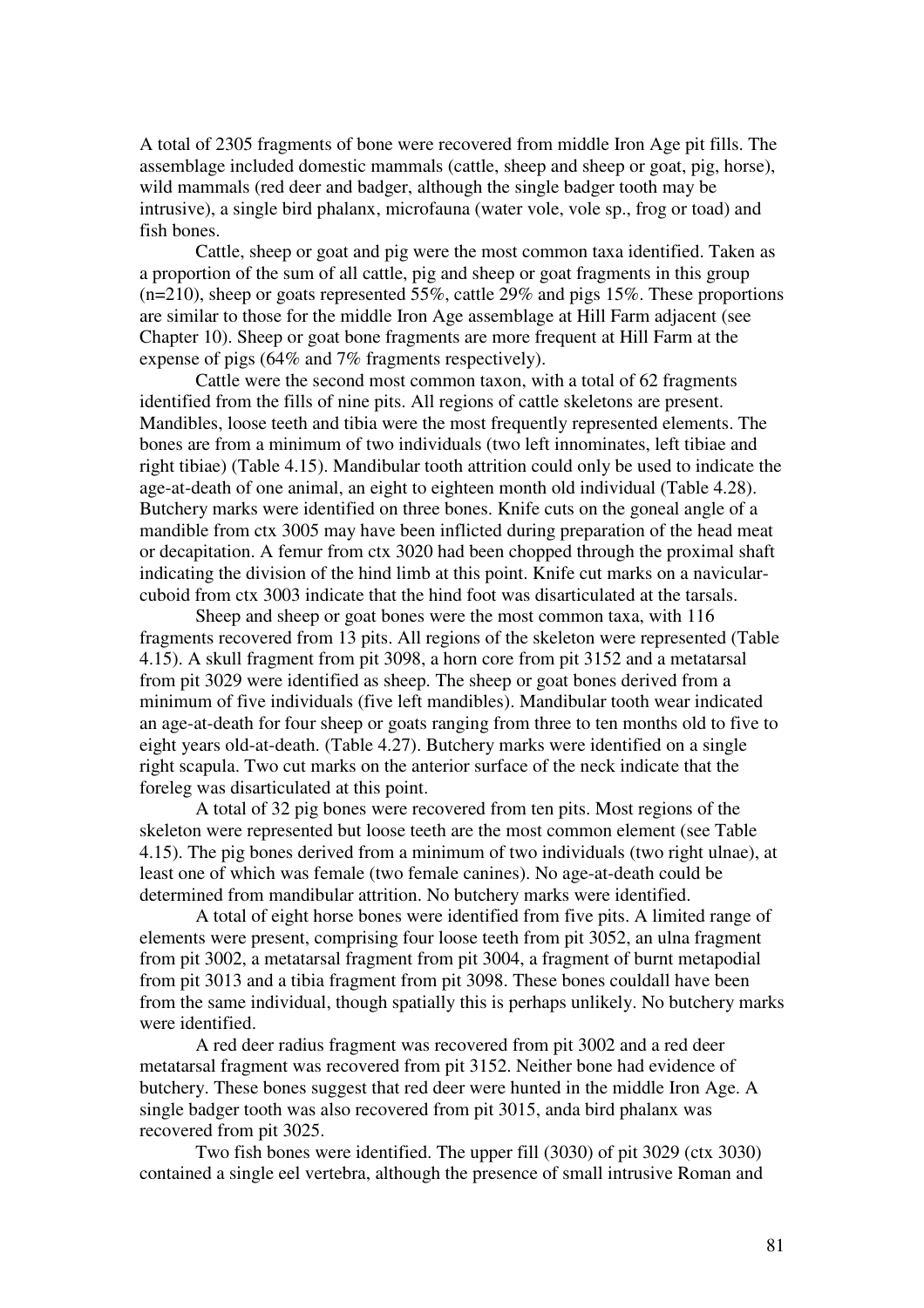Saxon pottery sherds in this deposit is problematic. Apparently more securely stratified are indeterminable fragments of fish bone from the lower fill (3051) of pit 3002, . although this pit is adjacent to early Iron Age pit 3006 that contained a fish bone, and could therefore contain residual finds from it.

 Vole teeth were identified in the fills of pits 3029, 3152 and 3098. A vole femur was recovered from pit 3029. A water vole femur was recovered from the fill of pit 3057.

#### *Animal bone from middle Iron Age pits containing human burials*

A crouched burial of an adult woman was recovered from truncated grave pit 3116. This feature also contained 61 fragments of animal bone including a sheep or goat pelvis fragment, a large mammal rib fragment, a medium mammal long bone fragment, a small mammal tibia, an amphibian vertebra and 56 unidentified fragments of animal bone. These animal bones are probably incidental in the grave back fill although a patch of bright blue staining on the sheep or goat pelvis suggests that the bone was laid close to a metal artefact in the grave (now lost).

 Pit 3152 contained three human burials including a crouched adult male, a dismembered adult female and a new-born infant (deposited later). The pit contained 218 fragments of animal bone, some of which may have been placed in the pit as intentional burial goods. A sheep or goat humerus and a rib were found below the adult male's left arm and a cattle skull was placed at the same level as the adult female. The remainder of the animal bone assemblage comprises fragments of a cattle navicular-cuboid tarsal, four horse teeth, a red deer metatarsal, a pig innominate and tooth, a sheep horn core, eight sheep or goat elements including cranial elements and long bones, large and medium mammal fragments and two vole teeth. The only evidence of butchery was a large mammal vertebra with a knife cut. Four unidentifiable fragments had been burnt.

 The top fill of pit 3098, layer 3020, contained a new-born infant and 385 fragments of animal bone, 100 of which (including large and medium mammal long bones and vertebrae) were charred. Unburnt animal bone from this pit included cattle, horse, sheep, sheep or goat, pig, large mammal, medium mammal and vole fragments. The animal bone from this pit appears to be general refuse rather than deliberate grave goods.

 A total of 35 fragments of calcined animal bone and 41 fragments of unburnt animal bone were recovered from the truncated fills of pit 6022 which also contained human remains. None of the animal bone fragments could be identified.

## *Late Iron Age/early Roman period*

A total of 106 fragments of animal bone were recovered from late Iron Age/early Roman deposits within the hillfort ditch. Cattle, pig, sheep or goat and deer were identified, along with large, medium and small mammal fragments. Pig was the most common taxon represented (13 fragments), followed by sheep/goat and cattle (nine and eight fragments respectively), but the size of the assemblage is too small to interpret the relative importance of the species. A total of 21 fragments of deer antler were recovered, which may have originally formed a single antler.

 The element representation for the domestic mammals indicates a limited distribution for each taxon (Table 4.16) but this may simply be due to the small size of the assemblage. Cattle element representation indicates that only forelimb elements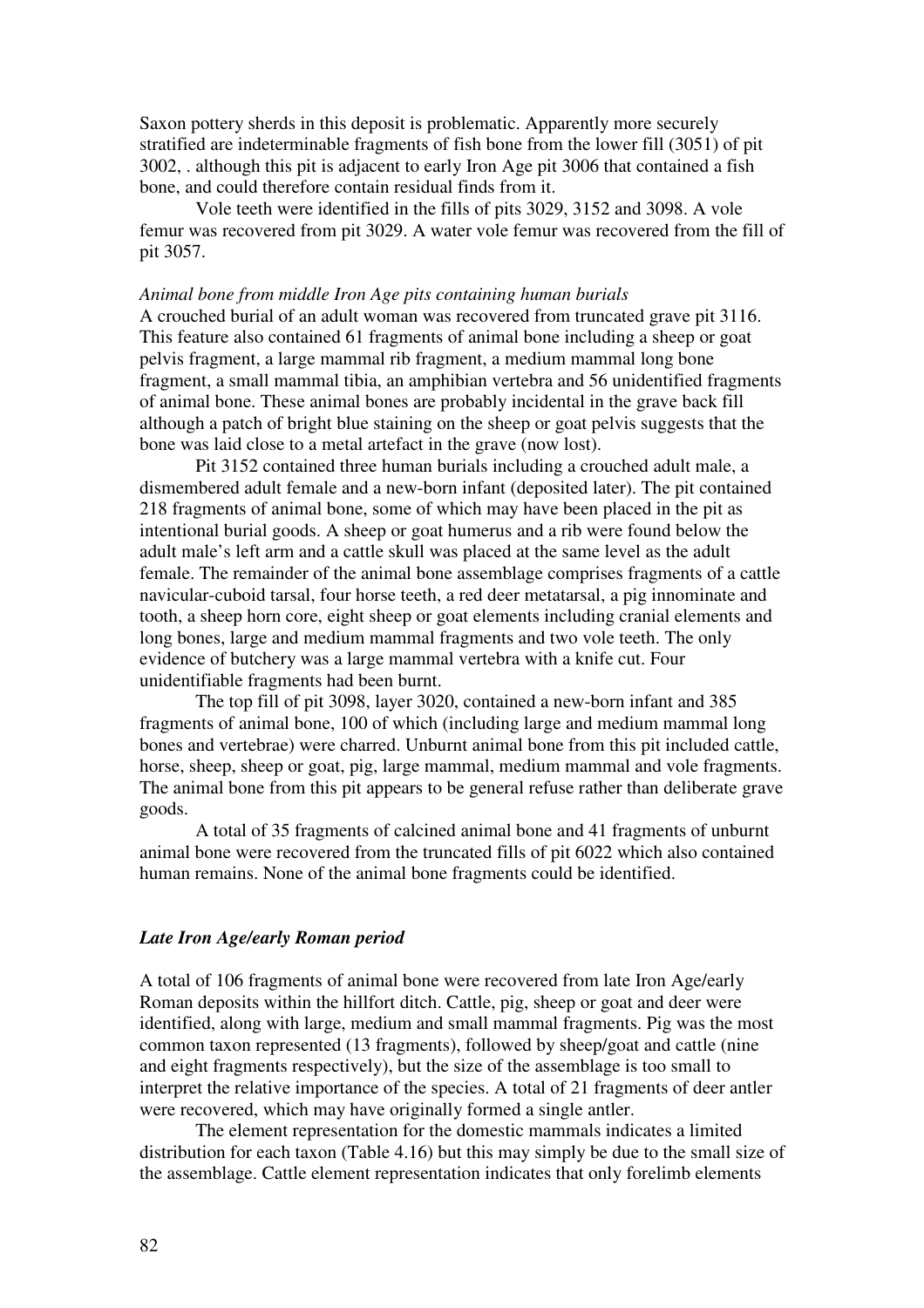were included from a minimum of two individuals (from two left scapulae). Pig element distribution indicates that only hind limb and foot elements were included from a minimum of two individuals (from two right astragali). Sheep or goat element distribution includes the skull and elements of a fore limb, hind limb and foot. A minimum of one sheep or goat is represented. No butchery marks were identified.

### *Late Roman period*

A total of 6193 fragments of animal bone were recovered from late Roman contexts. Species identified include domestic mammals (cattle, sheep, sheep or goat, pig, dog, horse) wild mammals (red deer, badger, fox, hare, rabbit), birds (domestic fowl, duck including teal, corvid and finch), microfauna (field and water vole, vole sp., frog or toad) and fish. Further specimens were identified as large, medium and small mammal sized. Sheep or goats were the most frequently identified taxon followed by cattle and then pig. Taken as a proportion of their sum, 47% fragments were sheep or goat, 37% cattle and 16% pig. A large number of dog bones were recovered from a partial skeleton (see below). Few late Roman mandibles provided evidence of age-at-death. Two late Roman sheep or goat mandibles indicate that the animals died at between five and eight years old (Table 4.27). This may be taken to suggest that they were utilised for wool or milk or as breeding stock prior to death. Tooth attrition of a late Roman cattle mandible suggests that the individual died in adulthood (Table 4.28). Three late Roman pigs were immature (*c* 4-13 months), one was sub-adult (*c* 7-22 months) and a fifth was sub-adult to adult at death  $(27 \text{ months})$  (Table 4.29).

 The low frequency of wild mammals does not give any indication of hunting. The only red deer specimen was an antler fragment. This may have been a traded or collected raw material and does not indicate that deer were hunted or venison consumed. The fox bones (a humerus and a radius from hillfort ditch fills 1004 and 1010) and badger bones may derive from material eroded from the ramparts and counterscarp bank (see above).

# *Midden layer 2017*

The midden included 1674 fragments of animal bone, many of which were recovered from sieved environmental residues. The identifiable assemblage primarily comprised domestic mammals, but four small mammal ribs and vertebrae, 17 rabbit bones, a water vole tibia, a teal humerus and four fish bones were also recovered (Table 4.28). The fish bones comprised single vertebrae from herring, eel and pike as well as a single lower pharyngeal bone from a tiny dace. These bones indicate the occasional consumption of freshwater fish (pike, dace) as well as eel (probably also from a freshwater source) and herring (a marine taxon, probably imported salted or pickled).

 Cattle and sheep or goat were the most common species in the midden deposits (73 fragments, MNI of 3 cattle; 79 fragments, MNI of 5 sheep and sheep or goat). A further 218 fragments identified as large mammal were probably also cattle, and many of the 145 medium mammal fragments may be sheep or goat. Pigs were represented by 17 fragments, all of which could have come from the same individual. Taking into account the large and medium mammal fragments, all regions of the skeleton of cattle and sheep or goats were present in the midden deposits. Only nine fragments of bone from the midden had butchery marks, a cattle mandible, innominate and metatarsal, a large mammal sacrum, a pig atlas, a sheep or goat innominate and two medium mammal ribs and a vertebra. The butchery marks were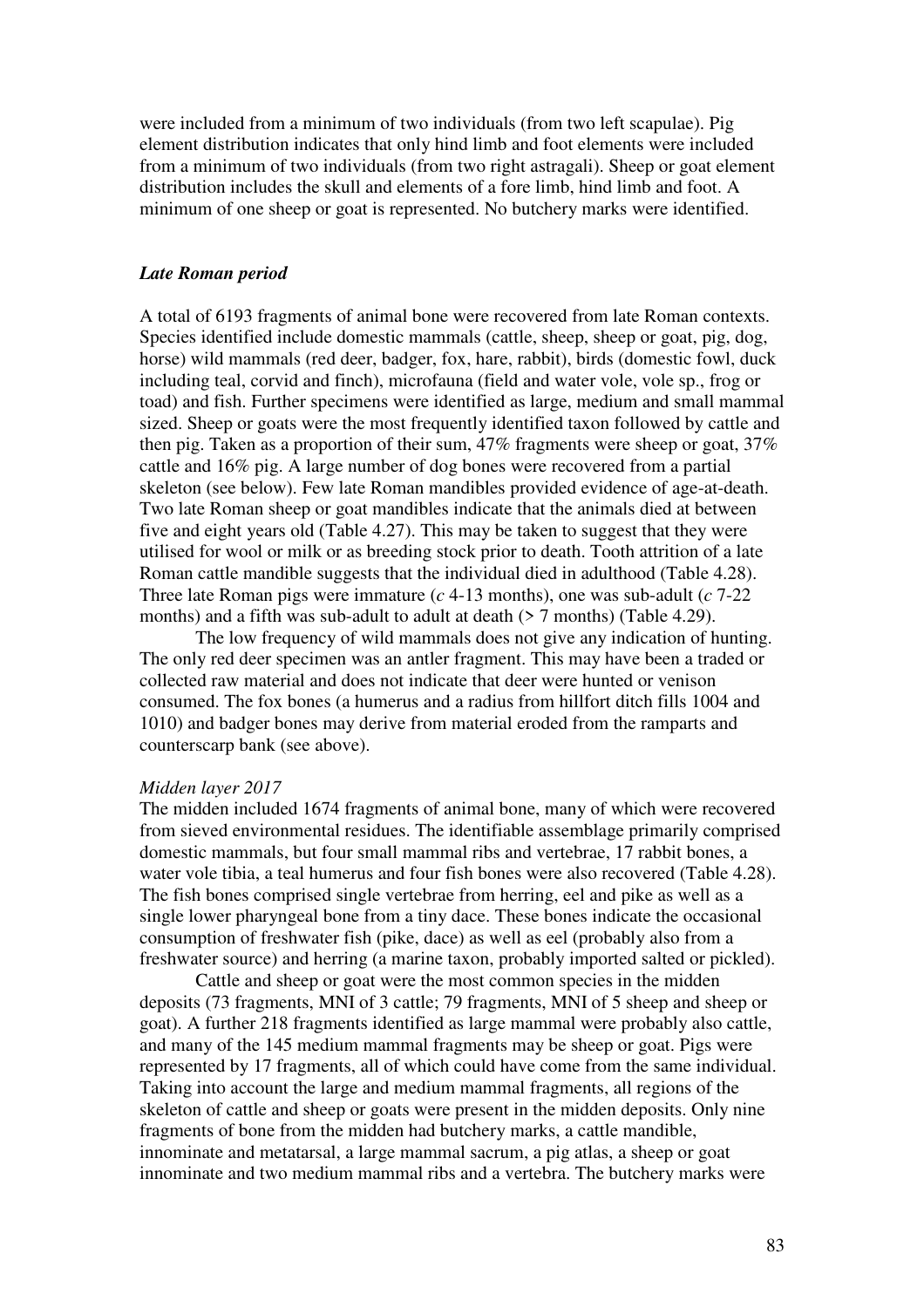primarily chops and related to portioning the carcasses. Cuts on the rib fragments may indicate removal of meat. Only four fragments of bone from the midden were burnt.

# *Late Roman fills of the hillfort ditch*

A total of 1197 fragments of bone was recovered from late Roman fills of the hillfort ditch. These included domestic animals (cattle, horse, sheep, sheep or goat, pig, dog, domestic fowl), wild mammals (fox, badger) wild birds (finch, corvid) and microfauna (field vole, vole, frog or toad) (Table 4.19). Cattle and large mammal bones include all regions of the skeleton, while sheep or goat and pig are represented by all areas except the vertebral column. The ditch deposits include bones from a minimum of two cattle and two pigs (44 and 28 fragments respectively) and three sheep or goats (49 fragments).

 A significant deposit of dog bones was found in the ditch. Deposit (1014) consisted of a partially articulated skeleton including cervical, thoracic, lumbar and caudal vertebrae, sacrum, ribs, right radius and right ulna. Epiphyseal fusion of the radius indicates that the animal was aged over 11-12 months when it died. Although no measurable bones could indicate the withers height of the animal, comparison of metric data from the ADS Animal Bone Metrical Archive Project suggests that it was a large individual. The partially articulated skeleton was generally in a good condition, with no evidence of gnawing by scavengers, suggesting that it was buried relatively quickly after deposition while it still had some soft tissue covering. There is no evidence of butchery to indicate that the carcass had been utilised.

The partial skeleton was deposited within layer 1011, which also contained a dog right pelvis, right metacarpals, two further metapodials and a left and right first phalanx. Although these bones were separate from the main concentration of bones, these elements could have come from the same skeleton. The length of the metacarpal can be used to suggest that the animal stood at a withers height of 0.5 m. Ditch fill 1004 lying above layer 1011 included dog right humerus, right tibia and right mandible fragments. Ditch fill 1010, above 1004, contained two canines and a mandible, probably from the same individual. Again, although found in different contexts these elements may also have been disturbed from the same partially decayed dog skeleton deposited in the ditch in the late Roman period. Deposit 1014 also contained some partial articulated human remains. The context may have consisted of of material disturbed from elsewhere, possibly outside the ditch. There were no clear differences in the condition of the bone from layer 1011 and that from the late Roman layers above.

 Further dog elements were found in late Roman deposits above and behind the hillfort rampart. A tooth was found in midden layer 2017, and a complete left fifth metatarsal and left tibia fragment in layer 2016. The length of the metatarsal can be used to suggest that the animal stood at a withers height of 0.42 m and is therefore not the same individual as that deposited in the ditch.

 The condition of bone from the late Roman layers in the ditch is different to that from the midden behind the ramparts (see Table 4.20). Bone from the midden layers is generally in poorer condition and has a much higher proportion of moderately preserved remains at the expense of all other condition categories. It is therefore unlikely that the ditch deposits are actually material from midden 2017 which has eroded from the ramparts.

*Pit 4009*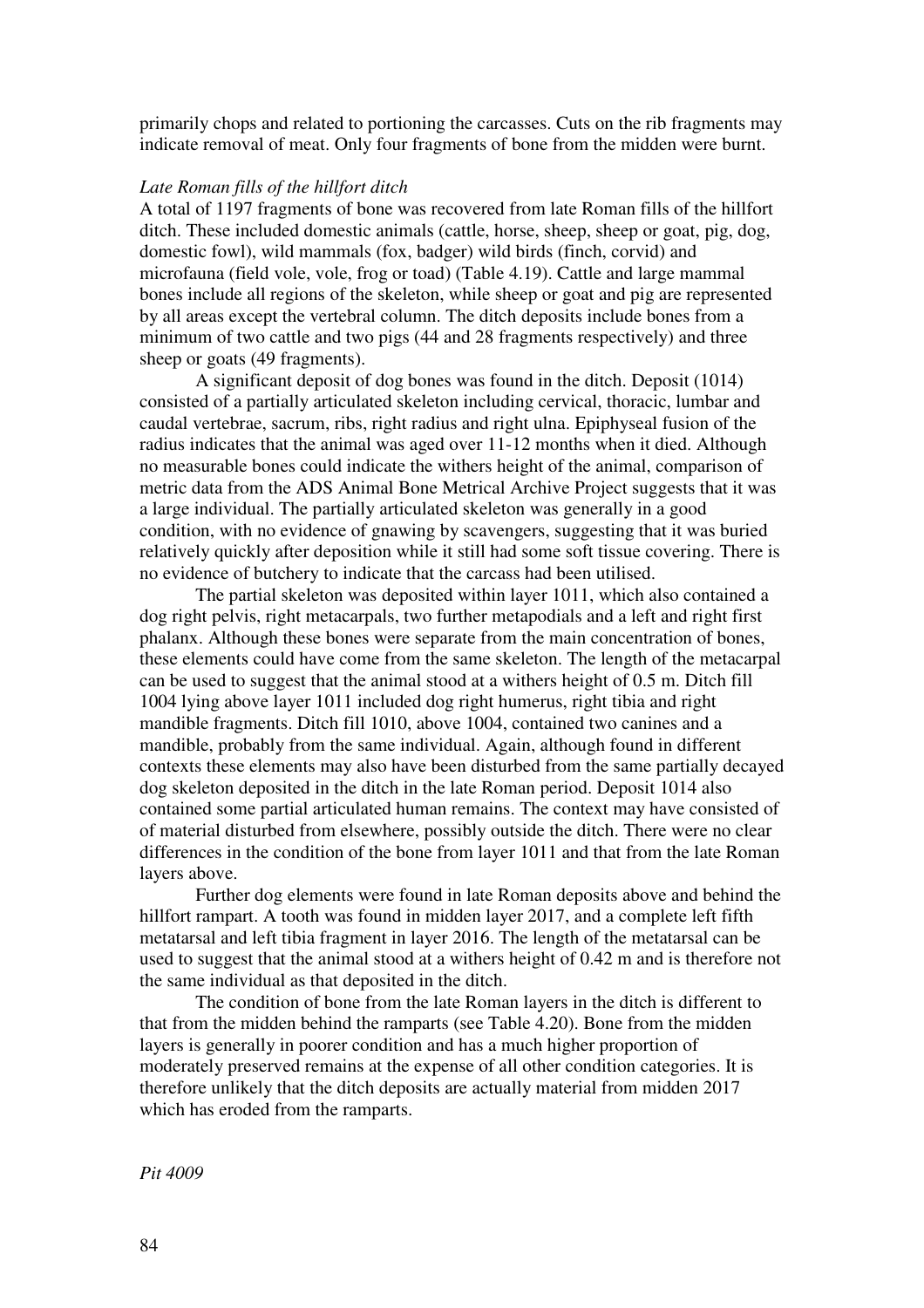Pit 4009 contained 611 fragments of bone (Table 4.21). The bone primarily consisted of cattle, sheep or goat and pig bone, but also included a horse tooth, small mammal rib and a single domestic fowl tarsometatarsus from a male individual (ie a cockspur). A total of 453 unburnt and five fragments of burnt unidentified bone were also recovered from the pit. Element distribution and zoning data indicates that a minimum of two sheep or goats were represented (from two left humeri), while cattle and pigs were represented by a minimum of one individual.

 Pit 4009 contained thirteen butchered bone fragments. Of these, three fragments from two sheep/goat femora and one astragalus had cut or chop marks, while three further medium mammal rib fragments had cut marks and cut or chop marks were identified on and six unidentified fragments.

#### *Rectangular feature 3067*

Feature 3067 contained 573 fragments of bone, primarily cattle (MNI 1, 18 fragments), sheep or goat (MNI 2, 48 fragments) and pig (MNI 3, 24 fragments) (Table 4.22). A small mammal rib, duck scapula and bird long bone were also identified. A total of 136 fragments were identified as large or medium mammal size and 244 fragments were indeterminate. Only seven bone fragments were burnt, predominately charred.

 The element distribution of pig bones indicates that only cranial and distal limb elements were included; no major meat-bearing elements were identified. All regions of sheep or goat skeletons were represented. The limited cattle element distribution includes foot bones, teeth and occasional long bone fragments.

 Feature 3067 contained fifteen butchered bones. A sheep or goat radius had been disarticulated from the humerus with a cut through its proximal articular surface. A sheep or goat ulna had similarly been disarticulated with cuts identified on the posterior crest. A large mammal rib and long bone fragment had also both been cut with a fine blade. A total of seven medium mammal sized rib fragments had been cut on their medial side, either to portion the ribs or fillet the meat. A total of three medium mammal vertebrae had similarly been cut. Cuts were also identified on a medium mammal humerus distal diaphysis.

#### *Broadly Romano-British deposits*

A total of 59 fragments of bone were identified from 5064 (the fill of pit 5065), tentatively dated to the Romano-British period. This assemblage includes cattle, horse, pig, sheep or goat, large medium and small mammal bone and a duck carpometacarpal (Table 4.23). The only evidence of butchery was three fine, parallel transverse cut marks on a cattle nasal bone which suggest that the head meat was probably utilised.

# *Roman to medieval colluvial deposits*

A total of 1282 fragments of bone was recovered from colluvial layers containing mixed Roman and medieval artefacts (Table 4.24). As stated above (see Condition), it is likely that most of these bones were Late Roman. Fragments of cattle, sheep or goat, large and medium mammal bone were recovered from all contexts. A sheep horn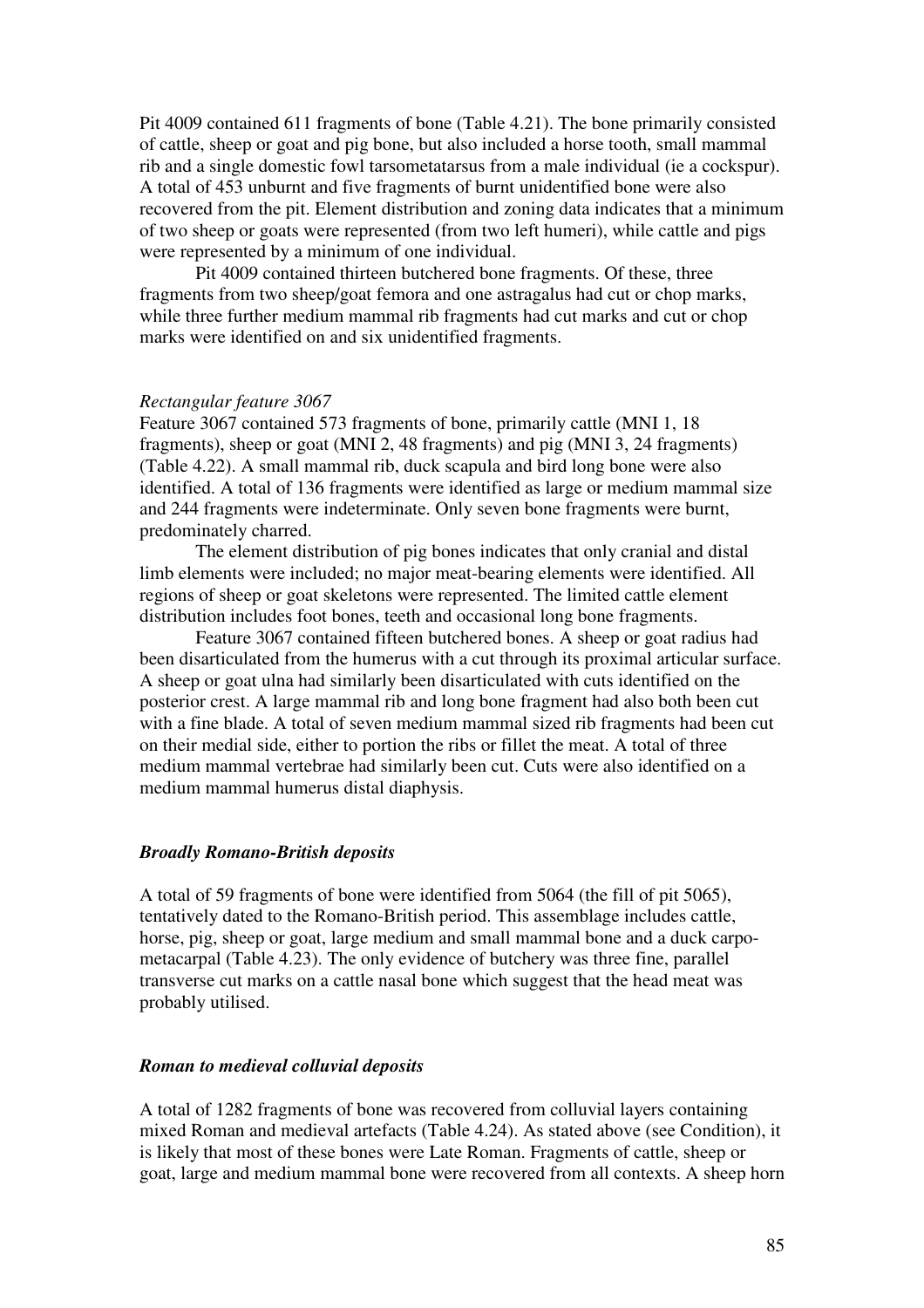core was recovered from 3096. Fragments of pig were also recovered from all contexts except 3120. Horse bones were recovered from 3028, 3096 and 3105 and a dog tooth and mandible were recovered from 3105. Taken as a proportion of their sum (n=159) cattle comprised 47% of fragments, sheep or goats 59% and pigs 16%.

 Tooth attrition indicates that one cattle mandible was from an old adult individual and a sheep or goat mandible was from a individual aged between three and eight years old at death (Tables 4.27 and 4.28). These animals were probably used for secondary products during life.

 Butchery was only identified on four fragments from 3028 comprising two medium mammal rib fragments, a large mammal long bone fragment and a cattle metacarpal. The rib and long bone fragments had cuts on their surfaces and the metacarpal had knife cuts at the proximal articulation indicating that the foot was disarticulated at that point. Four bone fragments from 3028, including the butchered long bone, had been charred.

## *Medieval period*

Medieval deposits produced 3931 fragments of bone. The assemblage included cattle, horse, red deer, sheep/goat, pig, domestic fowl, bird and microfauna. Four rabbit bones were also recovered but may be intrusive. In addition to the animal bone in Table 4.25, a single eel vertebra was recovered from pit 6011. Cattle, sheep or goat and pig were the most frequent taxa identified. Taken as a proportion of the sum of all cattle, pig and sheep or goat fragments in this group (n=556), cattle represented 31% of fragments, sheep or goats 54% and pigs 15%. There is no evidence of hunting in the assemblage, as deer was only represented by antler fragments.

 A total of 325 fragments were burnt, most of which were charred rather than calcined. Of the burnt bone, 283 fragments could not be identified but burnt pig and sheep or goat bones were recovered from 6012 and 6024, and burnt sheep or goat bones were also recovered from 6030. Burnt large mammal bones were recovered from 6024 and burnt medium mammal bones were recovered from 3045.

 Cattle were the second most common taxon (175 fragments). The majority of these elements were loose teeth but bones from all regions of the skeleton were recovered. The cattle bones come from a minimum of four individuals (from four left and four right astragali). Butchery marks were identified on two bones. An innominate and left femur each had chop marks, probably resulting from the portioning or dismemberment of the carcass.

 Sheep or goats were the most common taxon with 299 fragments, although none could be distinguished as sheep or goat. All regions of the skeleton were represented but again teeth were the most common element. The bones derive from a minimum of six individuals (from six right tibiae). Tooth attrition could be used to indicate an age-at-death for 21 mandibles (Table 4.27). Although one individual died aged one to three months old and four five to eight year old sheep or goats were identified, the majority (15 mandibles) died between the ages of 20 and 34 months. This may suggest that the sheep were primarily utilised for meat, although secondary products may have been utilised during life. Butchery marks were identified on 16 bones. Chop marks were identified on four axis vertebra fragments and a cervical vertebra, which may indicate that the animals were decapitated or that the carcasses were split into left and right halves. A cut mark on a lumbar vertebra probably indicates that meat was filleted off the bone. Two maxillae had chop and cut marks.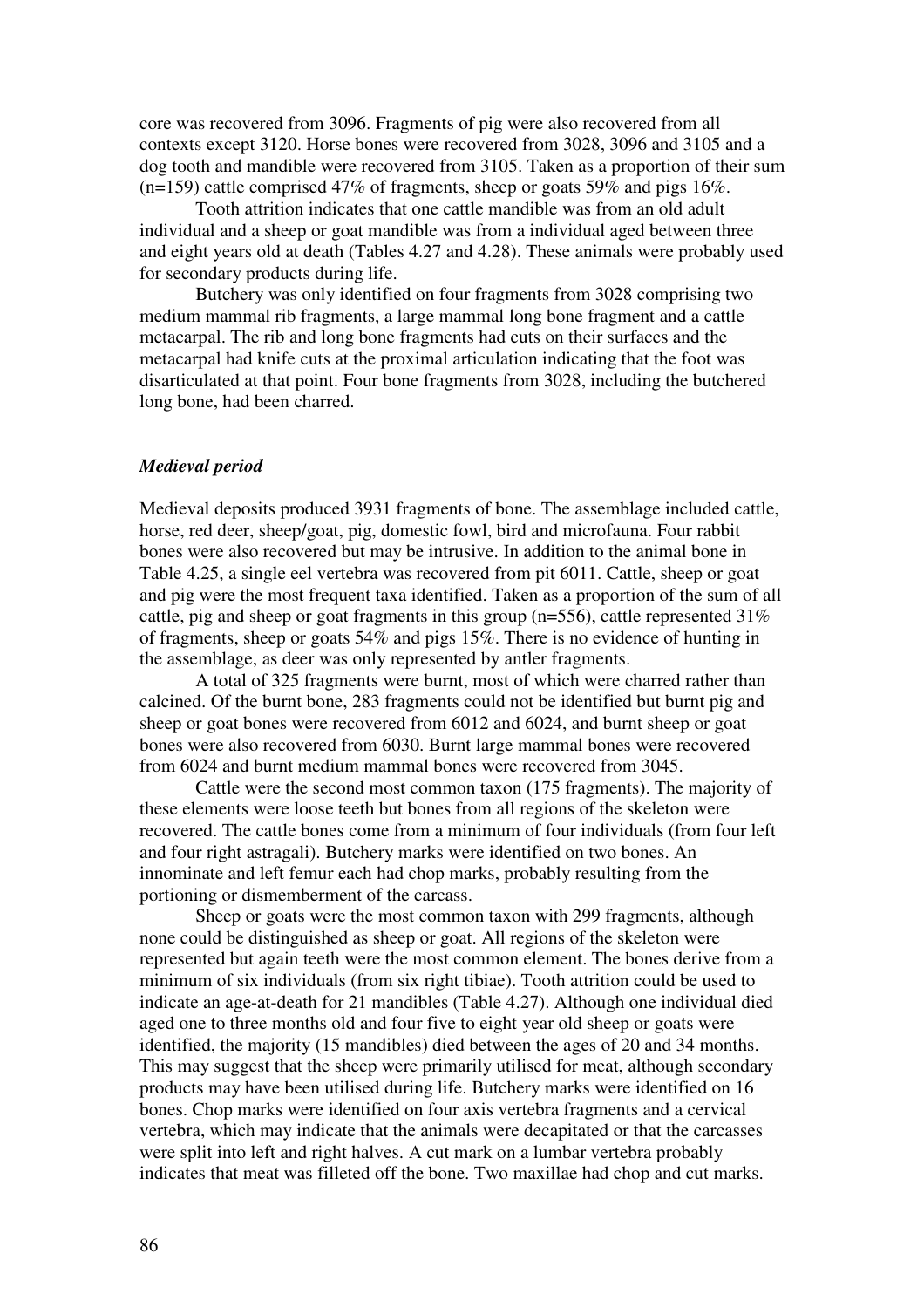Evidence of disarticulation of the forelimb comprised a scapula with chops to the neck and three humeri, one with a cut mark to the head of the bone and two with chops or cuts to the distal humerus. A metacarpal had a chop on its distal shaft which may indicate that the foot was removed at this junction. A second metacarpal had had its shaft split suggesting that the bone marrow was utilised. Only two hind limb bones had evidence of butchery marks. A tibia had a chop at its proximal end and cut marks were identified on a calcanuem. These butchery marks indicate that the forelimb was divided at the knee and ankle.

 A total of 82 fragments were identified as pig. These bones derive from a minimum of four individuals (from four atlas vertebrae). Loose teeth and foot elements dominate the assemblage. Long bones are also represented but few were identified from the hind limb. Two pig atlas fragments from the fill of pit 6011 had been butchered. Both bones were from juvenile individuals and had cut marks suggesting that the animals had been decapitated.

 An innominate fragment and six loose teeth were the only horse elements identified. These elements may have come from a single individual. No butchery marks were identified.

 A single dog scapula fragment was recovered. No butchery marks were identified.

 Antler fragments comprised the only evidence for medieval utilisation of deer, including three fragments of red deer antler from pit 6011. The presence of antler fragments can not be taken to indicate that venison was consumed by the local population in the medieval period.

 A total of nine bird bones including four domestic fowl bones were identified. The bones come from a minimum of two fowl (from two right femora). No evidence of butchery was identified.

 Microfauna included six frog or toad bones, nineteen mouse bones, one field vole skull and seven vole sp. bones were recovered from pit 4003. A rodent femur was also recovered from medieval colluvium.

### *Post-medieval period*

A total of 419 bones could be dated to the post-medieval period. These included domestic mammals (cattle, pig, sheep or goat, horse), wild mammals (badger, roe deer, rabbit, hare), domestic fowl and fragments which could only be identified as large, medium and small mammal.

 The post-medieval animal bone was recovered from contexts including topsoil and subsoil layers and agricultural features such as furrows. Given the nature of these contexts no further work was conducted on this assemblage, but the element representation is given in Table 4.26.

## **The faunal economy at Castle Hill**

The animal bone assemblage provides evidence for the faunal economy of the site from the late Bronze Age through to the post-medieval period. The majority of evidence relates to the early and middle Iron Age, late Roman period and medieval period. Throughout these periods, the faunal economy was dominated by the use of domestic mammals. Wild mammals, birds and fish played only a supplementary role.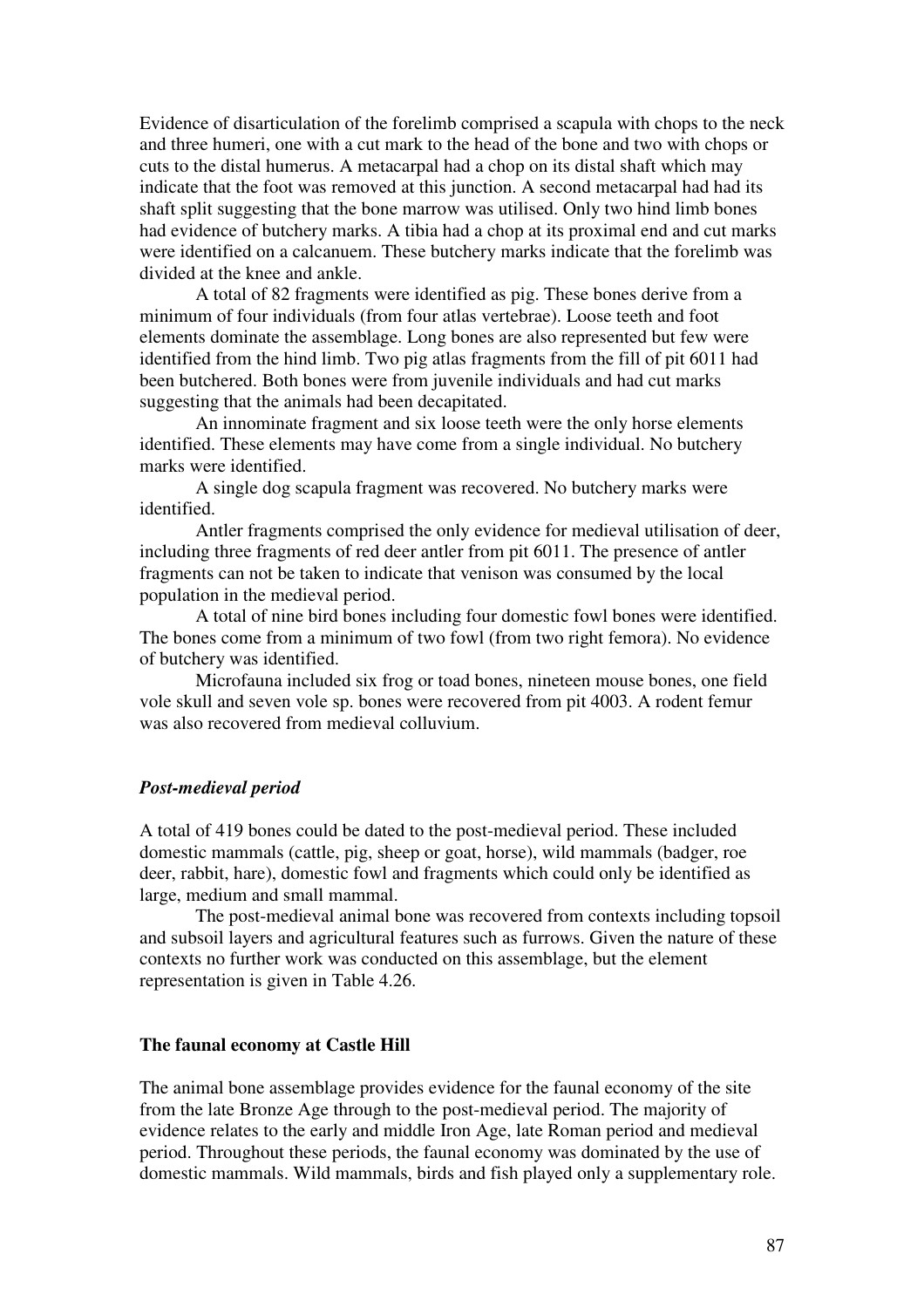The relative proportion of domestic meat taxa (cattle, sheep or goat and pig) varied throughout the occupation of the site. The minimum sample size required for reliable comparisons of relative proportions of species is 30 individuals (MNI) or 300 identified specimens (NISP) (Hambleton 1999). Only the early Iron Age, late Roman and medieval periods have a large enough NISP, and only the early Iron Age (including the remains from pit 3006) had a large enough MNI for comparisons with other sites (Table 4.33). The relative proportions of species from other periods are presented here as an indication of their prevalence and changes through time.

# *Late Bronze Age*

The late Bronze Age activity was characterised by the utilisation of domestic mammals including cattle, sheep or goat and pig. The sheep or goat and cattle bones included elements from all regions of the skeleton indicating that the complete carcass had been present on site. Pig bones included only cranial and metapodial fragments. These may represent discarded primary butchery waste, although pig heads and feet might also have been butchering units for consumption. The late Bronze Age assemblage suggests that cattle and sheep or goat were of roughly equal importance to the economy, although cattle may have contributed more meat. Pigs were of a lesser importance but still constitute 20% of the total for these species.

### *Early Iron Age*

The early Iron Age faunal economy was dominated by the utilisation of domestic mammals but occasionally supplemented by hunting wild game. Red and roe deer metapodials indicate that these species were probably hunted, although these bones may also have been brought to the site attached to deerskins. Early Iron Age activity on the hillfort included the deposition of a very large number of animal remains in pit 3006. Excluding the remains from the pit, cattle were the most well represented taxon (45% NISP), followed by sheep or goat (30%) and then pig (25%). This is very similar to the late Bronze Age species ratios from the site. When the contents of the pit are included, the relative dominance of cattle and sheep or goat switch, sheep or goat remains constitute 45% (NISP), cattle remains constitute 34% (NISP) and pig remains constitute 21%. If these ratios are compared with those at other early Iron Age sites in England, the proportion of sheep or goats is approximately average, the proportion of cattle bones falls into the lower end of the known range and pig bones are more frequent than at most other sites. This is also the case if the assemblage is compared to other Iron Age sites in the Upper Thames Valley (Hambleton 1999). The high proportions of pig remains suggest a relatively high status diet, as pigs provide very few secondary products and can therefore be perceived as a "luxury" meat (Grant 2002).

 The animal bone in pit 3006 included butchered portions of cattle, sheep and pigs. The cattle bones were from at least four individuals of varying ages, probably including the remains of a bull. The sheep and sheep or goat remains were from at least 19 individuals, a third of which were neonatal. The pig bones were from at least eight individuals of varying ages from neonatal to adult. The pig bones also included both males and females. The bones in pit 3006 represent a huge quantity of meat possibly deposited over a short period of time. McCormick suggests that a single early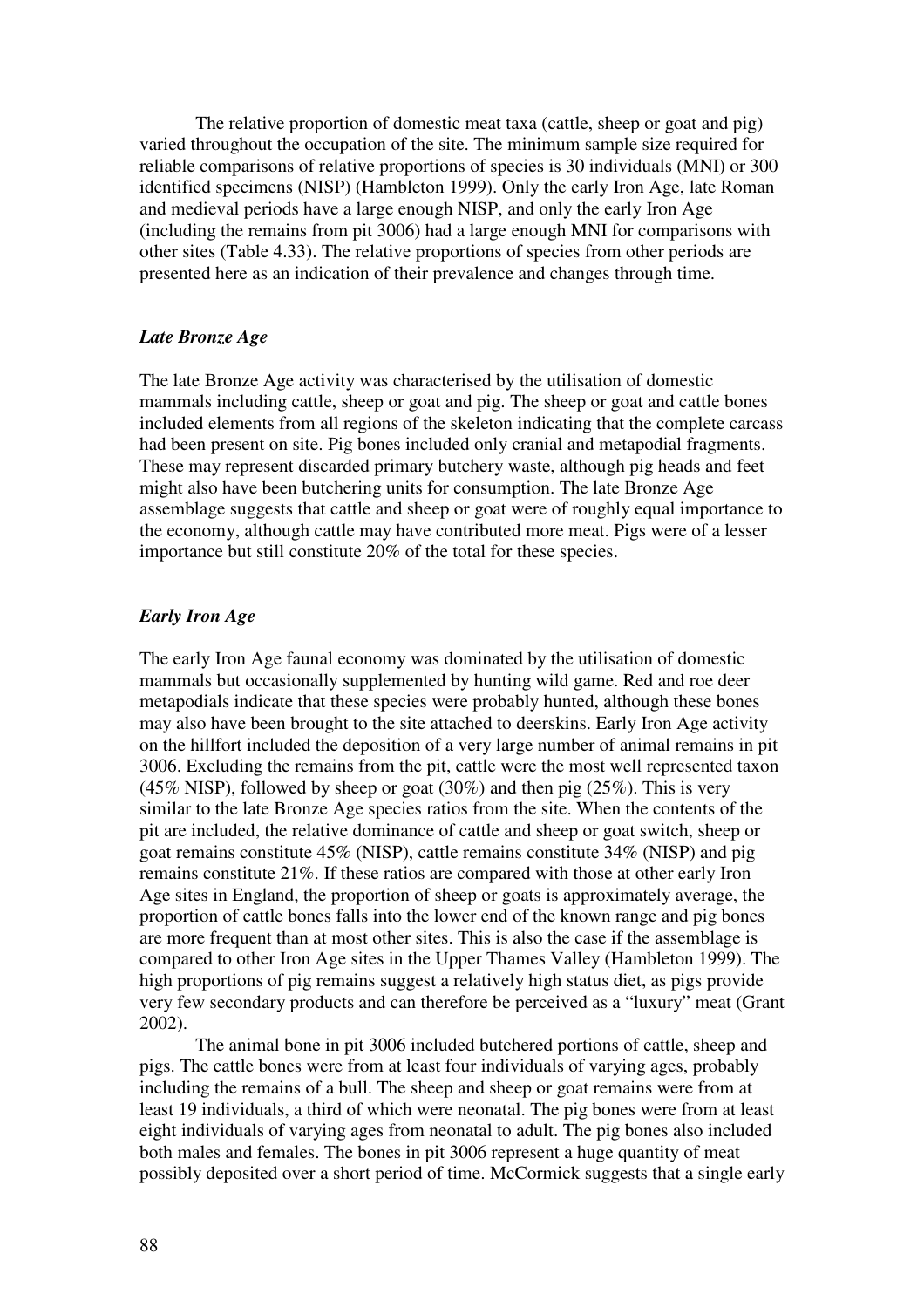cow might provide approximately 176 kg of edible meat (McCormick 2002, 25). The volume of meat represented, the butchery evidence and the age-at-death of the animals in pit 3006 suggest that it might be the product of feasting activity in springtime. The pit also contained a single, butchered horse tibia, suggesting that horseflesh may also have been eaten. The presence of a near complete raven skeleton in the pit may be interpreted as indicating a ritual aspect to the deposition of the bones or feasting, although the raven could also have a more mundane interpretation as the disposal of a predator of lambs being bred in the vicinity of the site. This profane interpretation need not discount a ritual aspect to its deposition with neonatal lambs or kids in the pit.

 The mortality profile of the early Iron Age herds and flocks is weighted by the bones recovered from pit 3006. However, it does suggest that sheep or goats may primarily have been kept for milk or meat (high proportions of young individuals killed) and that some cattle were allowed to reach adulthood and old age, suggesting that they had a function in life such as traction or milk production. Butchery evidence on a cattle horncore suggests that horn was utilised. All skeletal regions of cattle, pigs and sheep or goats were present on site, indicating that the animals were husbanded nearby and brought in on the hoof.

# *Middle Iron Age*

The middle Iron Age faunal economy continued to be dominated by cattle, sheep or goats and pigs, although pigs and to lesser extent cattle were less common than in the early Iron Age. Pigs are still more frequent on Castle Hill than in the surrounding settlement (see Chapters 7 and 10). Again, all parts of the domestic mammal skeletons were present on site, suggesting that the animals were husbanded in the area or brought in on the hoof. There is some evidence for the supplementation of the middle Iron Age diet on Castle Hill with wild mammals and fish. A red deer radius and metatarsal were recovered, and although these are not particularly meat-rich elements, their presence does indicate the presence of deer carcasses and not just traded antler. Similarly, eel and indeterminate fish were utilised. The final possible aspect of animal utilisation is grave goods or structured deposits in pit 3152. Although animal goods in Iron Age pit burials have been found elsewhere (Whimster 1981; Wait in Lambrick and Allen 2005), no comparable examples with cattle skulls were found. Unfortunately, very little age-at-death data was available for domestic mammals, precluding the interpretation of animal utilisation from mortality profiles.

### *Late Iron Age and Roman period*

Only a small late Iron Age/early Roman bone assemblage was recovered, which may not be representative of the faunal economy as a whole. The assemblage was again dominated by domestic mammals with the only evidence for wild species being the utilisation of antler.

The large late Roman bone assemblage suggests that the faunal economy continued to be dominated by domestic mammals with similar relative proportions to earlier periods. Pigs were less significant in the assemblage than they had been in the early Iron Age. There is no evidence that hunting contributed to the late Roman economy, although fishing contributed occasional freshwater fish to the diet and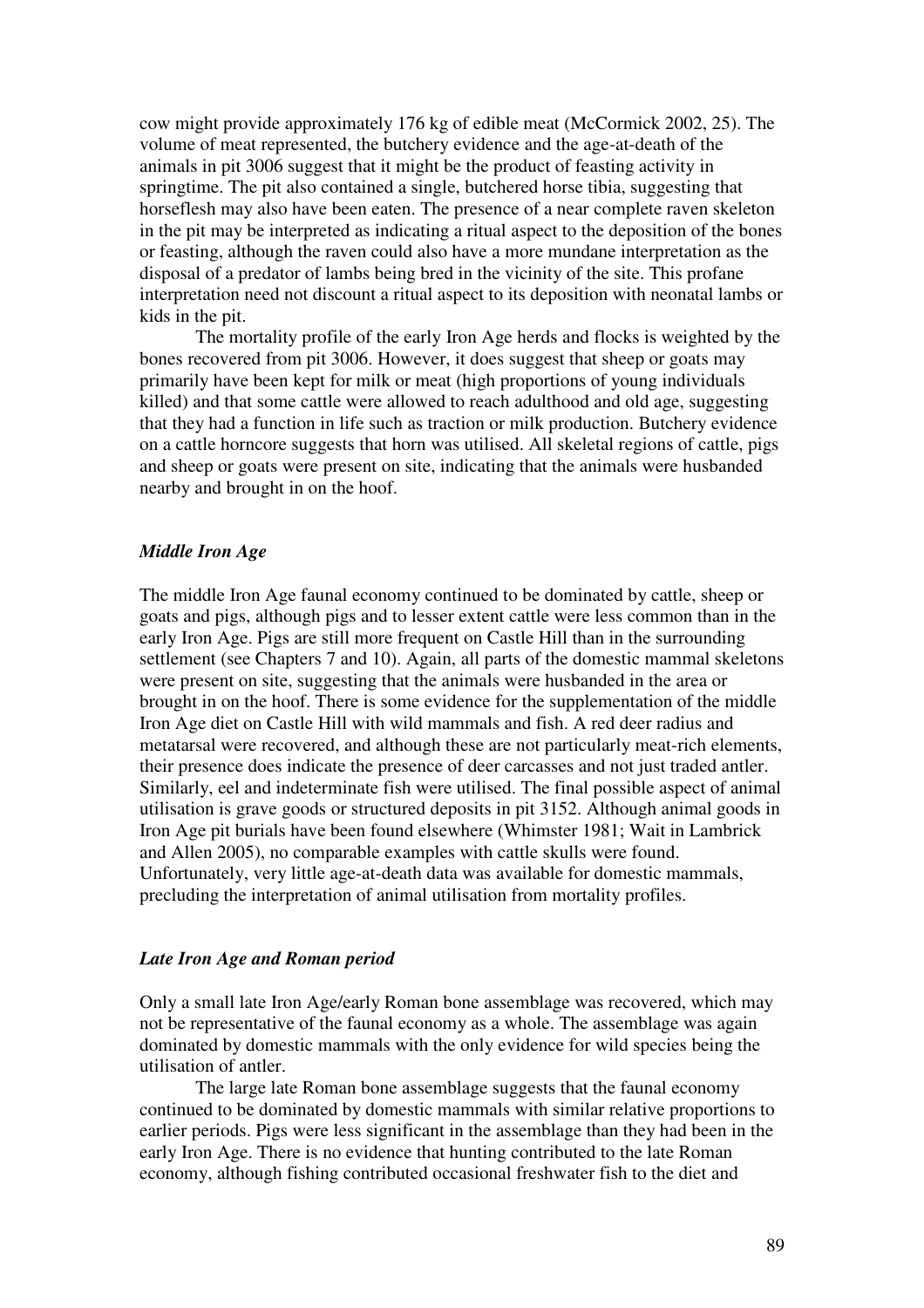marine fish were imported. Chickens and ducks were also used, and may have contributed eggs and meat to the diet.Cattle, sheep or goats and pigs were husbanded at the site or brought in on the hoof, as evidenced from the presence of all regions of the skeletons. There is little evidence for the mortality profiles of the herds and flocks but some cattle and sheep or goats were kept into maturity, suggesting that they may have been used for functions other than just meat.

# *Medieval period*

Medieval activity on Castle Hill focussed on the utilisation of domestic animals (cattle, sheep or goat, pig, domestic fowl, dogs and horses) with the only some evidence for the catching of eels and the use of red deer antler. Sheep or goats were the best represented taxa (54% NISP) followed by cattle (31%) and then pigs (15%). All regions of the sheep or goat, pig and cattle skeletons were present on site indicating that they were husbanded or traded on the hoof. The medieval faunal economy appears to continue in the same style as in the Iron Age and Roman period. Although secondary products were probably utilised, the mortality profile for sheep or goats indicates that they may primarily have been kept for meat. However, the sheep were killed at an older age than earlier periods. The prevalence of mutton over beef suggested by the assemblage at Castle Hill is a general trend in medieval rural assemblages which has been attributed to the preferential export of beef into urban economies (Sykes 2006).

# **OYSTER SHELL**  *by Leo Webley*

A total of 23 fragments (186 g) of oyster shell was recovered, all from Roman and medieval contexts (Table 4.34). This indicates importation and consumption of marine shellfish during these periods. In addition, five small fragments (5 g) of unidentified bivalve shell were recovered from early Iron Age contexts. This could indicate small-scale consumption of (presumably freshwater) shellfish, but as most of the fragments are from the upper fills of features they could be intrusive.

# **LAND SNAILS**  *by Amy Reynolds*

A total of 39 samples were examined for molluscan remains in order to provide information on the local environment of Castle Hill during the period of occupation. The samples derived from late Bronze Age enclosure hilltop ditches 3017 and 6003, and from the Iron Age hillfort ditch.

# **Methodology**

The sample processing procedure involved placing 2 kg of material into a bowl of water and collecting the shells, which tend to float, and pouring them off onto a sieve of 0.5 mm mesh size. The heavy residues were also sieved down to 0.5 mm.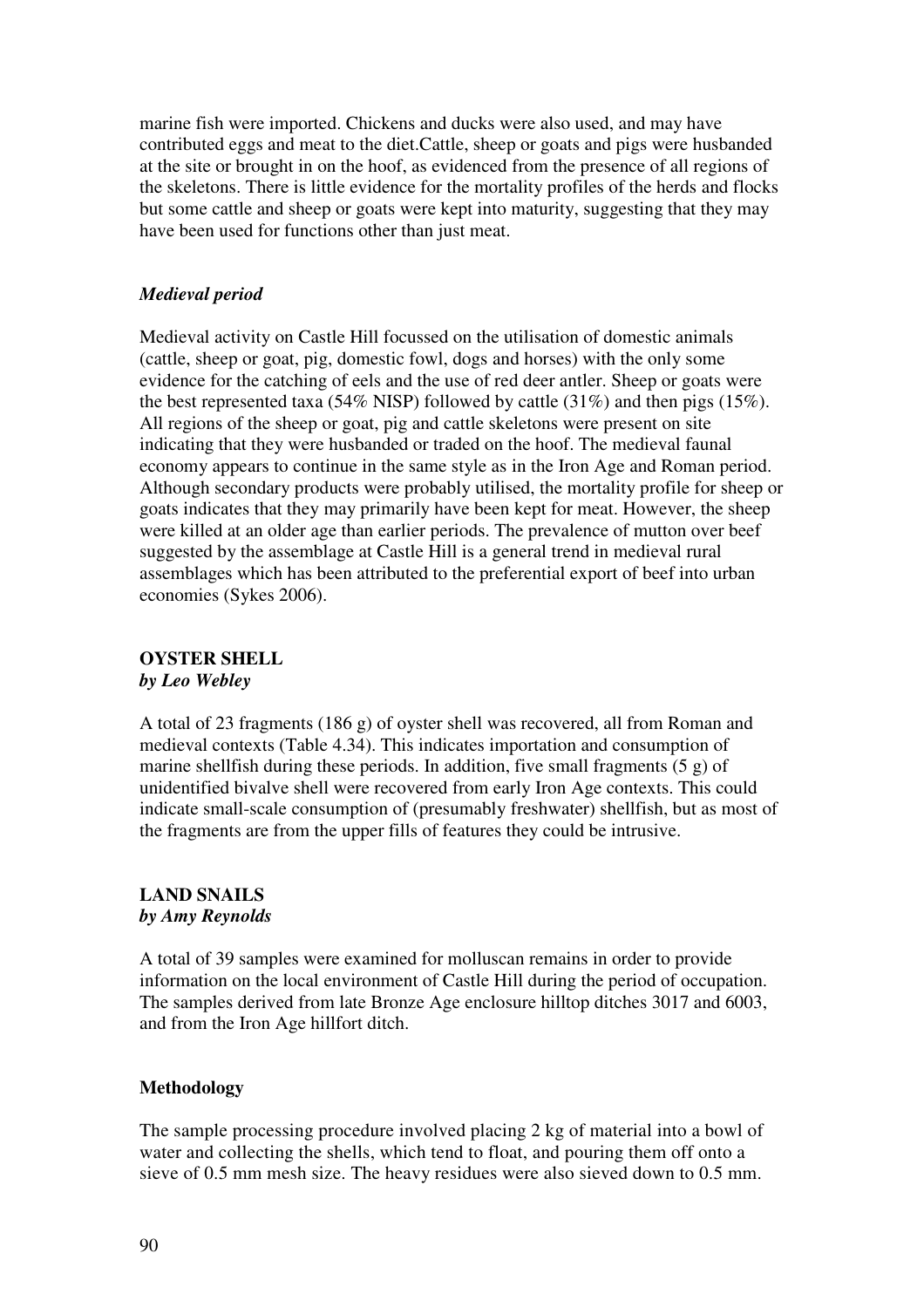Both flots and residues were dried, and then sorted using a binocular microscope at a magnification of x12. Identifications were made under a binocular microscope at a magnification of up to x50, with reference to the collections held at the Oxford University Museum of Natural History. Species identification was confirmed by Professor Mark Robinson. Results are shown in Tables 4.35-4.37. The deeply burrowing species *Cecelioides acicula* has been excluded from all totals. Shells that could not be identified down to the species level (eg *Vallonia* sp.) were divided at the ratio between the identified examples (eg *V. costata* and *V. excentrica*). Descriptions of the ecological niche of each species follow Evans (1972) and Kerney and Cameron (1979).

### **Ecological interpretation and environmental reconstruction**

### *Ditch 3017 (Fig. 4.2 and Table 4.35)*

The lowest samples from ditch 3017 (samples 318 and 319) appear at first glance to show a shift from shade-loving species to intermediate/open-country species, but too few specimens are found to confidently infer the environment. However, the next sample in the sequence (321) consists of shade-loving species such as *Carychium tridentatum*, which is usually a reflection of tall, herbaceous vegetation and woodland, and intermediate species such as *Pomatias elegans*, which burrows into leaf litter and loose soil, and also more open-country species such as *Vallonia* cf. *excentrica* and *Pupilla muscorum*. The next sample (320) shows a decline in the number of opencountry species and a marked increase in shade-loving species such as *Oxychilus* and *Aegopinella*, *Discus rotundatus* and in particular *Carychium tridentatum*, which is characteristic of woodland conditions. However, as demonstrated by the open-country species and intermediate species such as *Punctum pygmaeum*, *Pomatias elegans* and *Trichia hispida* there may have been some open patches surviving. The samples from 322 upward are dated to the early Iron Age. Sample 322, which was a smaller sample in total, shows the persistence of the woodland/shade-loving species (although there is a slight decline in their relative abundance) as well as intermediate and characteristically open-country species, although this sample size appears too small to infer much about the conditions. However, the next sample (338), which consists of over 250 specimens, inarguably demonstrates shaded conditions, whether through woodland regeneration or the growth of long grass. The ubiquitous presence of all of the aforementioned shade-loving species as well as most of the intermediate species and the general lack of open-country species supports this. The next few samples (323, 325, 327 and 329) indicate that such conditions persisted for some time, with greater numbers of shaded species and intermediate ones found than open-country ones. However, in the early Iron Age fills towards the end of the sequence there appears to be a gradual transition towards more open conditions, perhaps demonstrating a drawn-out phase of clearance by the occupants of the hillfort (samples 331, 332, 333, 334, 335 and 336). This is demonstrated by a reduction in the relative abundance of shade-loving species in tandem with a gradual increase in the percentage of intermediate species and - towards the top of the sequence - a marked increase in the abundance of open-country species.

## *Ditch 6003 (Fig. 4.3 and Table 4.36)*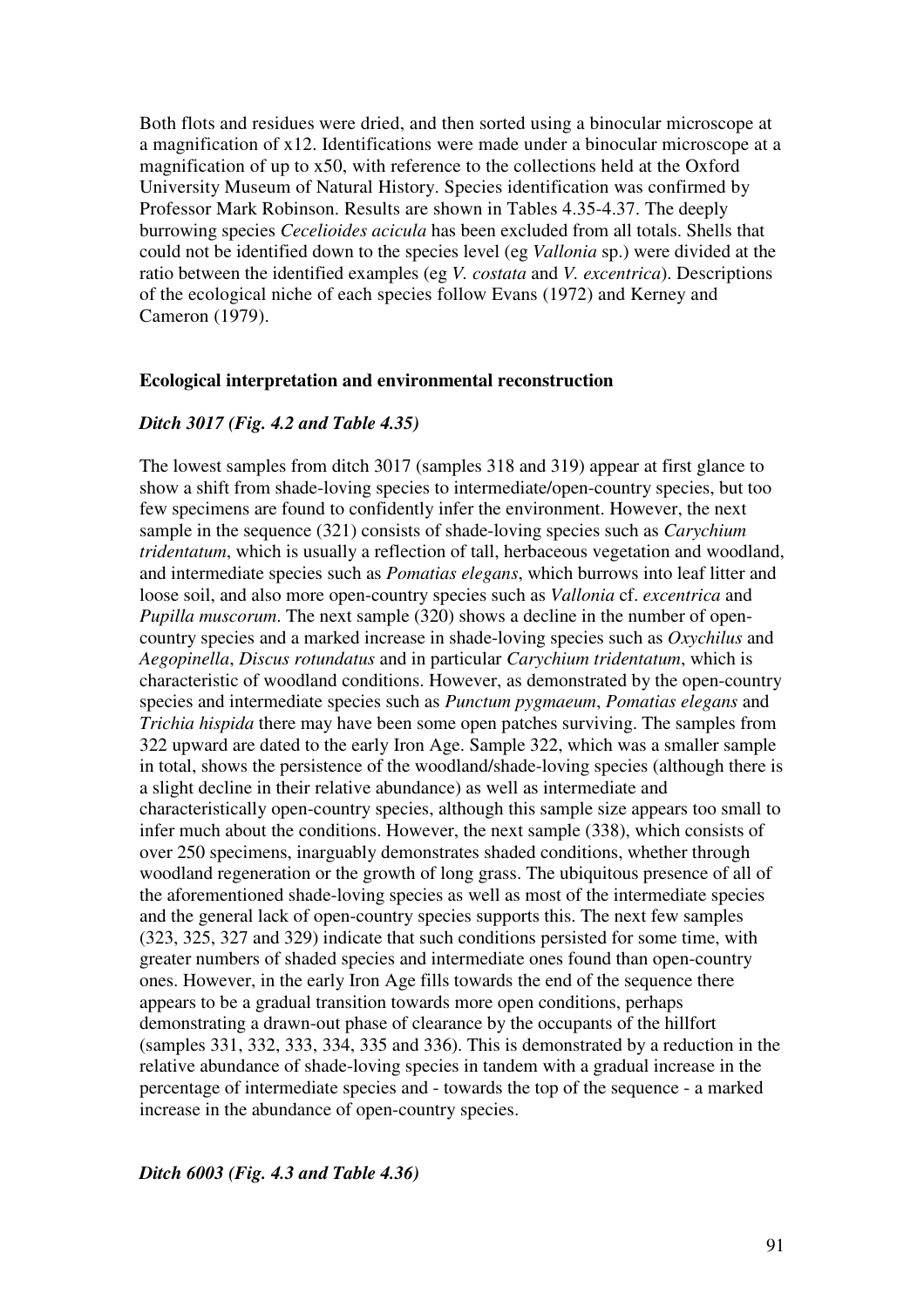Basal sample 614 contained only a single specimen of an intermediate species and another specimen of a shade-loving species such as *Oxychilus* and *Aegopinella*. This is followed (sample 615) by a decline in the shade-loving species and an increase in another intermediate species, *Trichia hispida*, but once again this species is only represented by a single specimen. These lower samples contain too few snails to say much about the prevailing environmental conditions of the site. However, markedly increased numbers of shade-loving species such as *Oxychilus* and *Aegopinella* and a substantial increase of *Carychium tridentatum*, which also populates shaded areas, occur in sample 616. The sample also yielded several intermediate species as well as *Vallonia* cf. *costata*, which is an open-country species, but this only makes up 0.6 % of the assemblage. The results from this and later samples indicate that conditions at the site were becoming increasingly shaded, probably initially through the growth of long grass and then through the establishment of woodland. Such conditions appear to persist as indicated by the snail assemblages of samples 617 and 619, which preserved huge amounts of snails, both exceeding 400 specimens. Predominant in both of these samples are woodland species including *Oxychilus*, *Aegopinella* and *Discus rotundatus*  as well as huge numbers of *Carychium tridentatum.* Intermediate species such as *Punctum*, *Vitrina*, *Vitrea*, *Nesovitrea*, *Pomatias elegans* and *Trichia hispida* were also obtained from these samples as well as very small numbers of open-country species of *Vallonia* cf. *costata*, *Vallonia* cf. *excentrica* and *Helicella itala* (at 3.2, 0.4 and 0.2 % respectively). The final two samples, 621 and 611, are from fills dated to the early Iron Age. Although for sample 621 there is an overall reduction in the amount of snails yielded, those that are obtained are still indicative of a predominantly woodland environment, with shade-loving and intermediate species making up the assemblage, with a marked absence of open-country species. This is in complete contrast to sample 611, which although smaller in size demonstrates a change of conditions at the site. No shade-loving species are obtained from the sample and open-country species including *Vallonia* cf. *costata, Vallonia* cf*. excentrica*, *Pupilla muscorum* as well as a few numbers of intermediate species make up the entire assemblage.

# *Hillfort ditch (Fig. 4.4 and Table 4.37)*

Although woodland species *of Oxychilus, Aegopinella* and *Carychium tridentatum* are present at 4.2% each, the first sample from the sequence in the early Iron Age hillfort ditch (103) is strongly indicative of open conditions. Thus open-country species such as *Vallonia* cf. *costata*, *Vallonia* cf. *excentrica*, *Vertigo pygmaea* and *Truncatellina cylindrica* dominate, as well as huge numbers of *Pupilla muscorum*. Such open conditions persisted for some time, as indicated by early Iron Age samples 109 and 104-108, although the presence of shade-loving species may indicate that there were some areas of patchy tussocks sufficient to support such populations. However, the presence of *Helicella itala* (an open-country xerophile species) as well as the marked increase in the numbers of *Pupilla muscorum* was probably a reflection of bare unstable conditions in the ditch bottom. From sample 111 upward, dated to the late Iron Age/early Roman period, a rise in the number of snails suggests more stable conditions. There was also a more diverse fauna. The presence of *Carychium tridentatum* in small numbers indicate some shade, perhaps from tall grass in the ditch. The balanced fauna of open country species from sample 112 upwards suggests the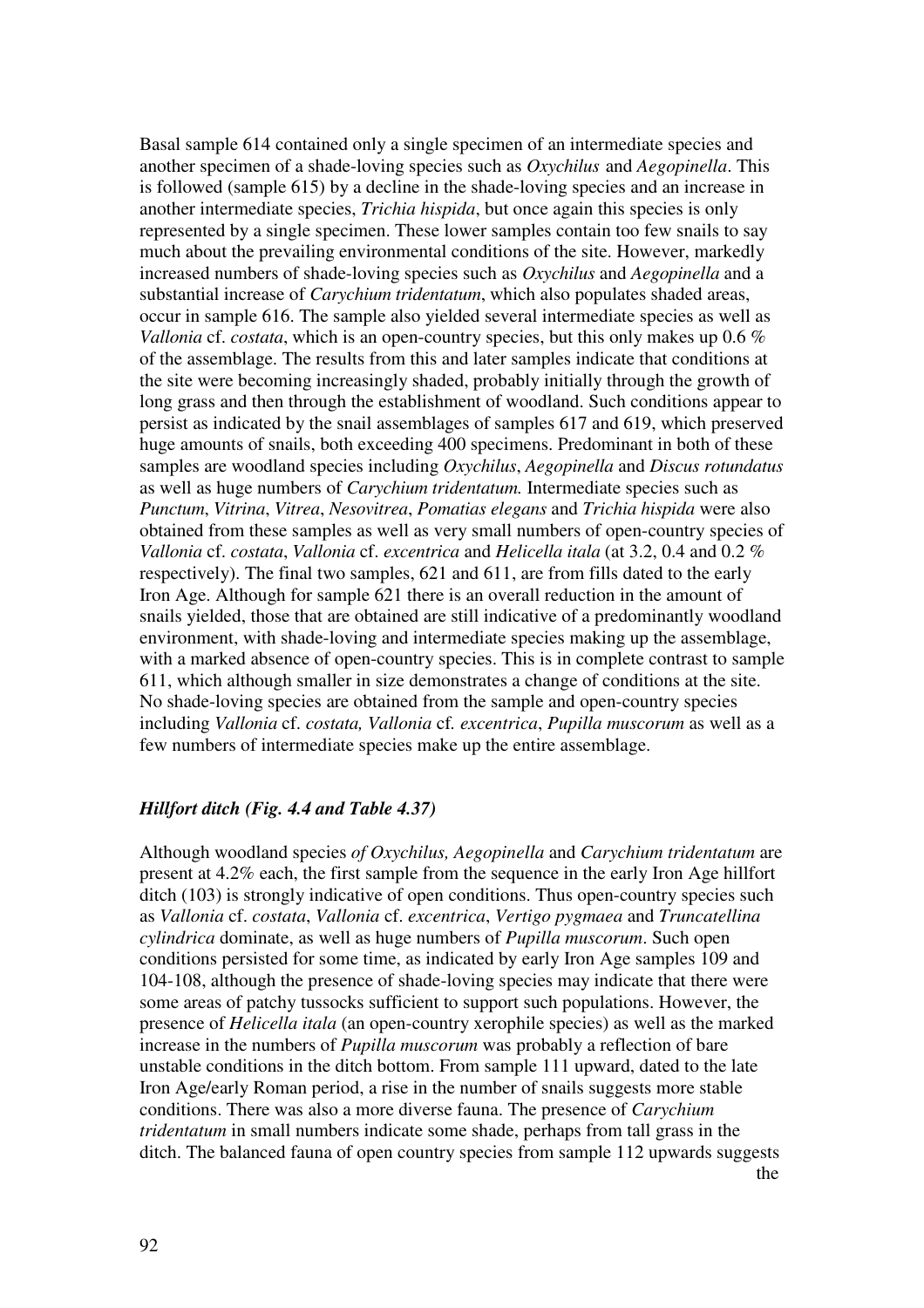ditch was set amidst open grassland. Predominantly open grassland conditions appear to have persisted throughout the Roman period (samples 112, 113, 114, 115, 116 and 117). The colonisation and establishment of greater numbers of shade-loving species, as well as the persistence of both intermediate and open-country species, indicates mixed areas of long grassland or scrub and cleared areas. However, towards the end of the sequence, beginning in sample 118, there appears to be yet another shift in the habitat requirements of the present species as shown by an increase in open-country species such as *Vallonia* cf. *costata*, *Pupilla muscorum* and *Helicella itala*, and a marked decline in shade-loving species. This could thus indicate the beginning of another clearance episode.

# **Discussion**

The three molluscan sequences provide a useful contribution to the environmental history of the site. It is presumed that the construction of the late Bronze Age hilltop enclosure would have taken place within a cleared local environment, and this is reflected by the corresponding open-country molluscan assemblages. The assemblage demonstrates the subsequent growth of tall grass or herbaceous vegetation, which eventually led to scrub or woodland regeneration. However, a second phase of woodland clearance then took place during the early Iron Age, preceding the construction of the hillfort. This period would have been characterised by grazed, short-turfed grassland. The assemblage from the hillfort ditch suggests that predominantly open conditions persisted into the late Roman period.

# **CHARRED PLANT REMAINS**  *by Wendy Smith, Mark Robinson and Ben Harrold*

Sampling for charred plant remains was carried out as part of excavations in five trenches around Castle Hill and Round Hill, Little Wittenham, Oxfordshire. A total of 38 samples were collected from Trenches 3, 4 and 6, six of which were considered suitably rich to merit further analysis (Robinson 2005). This report presents the results for six samples from late Bronze Age through middle Iron Age features and two Medieval pits from Trenches 3, 4 and 6. The majority of Iron Age samples are from pits, but an enclosure ditch (sample 606) and a post-hole (sample 604) have also been sampled. The pit samples have been phased as follows (Table 4.38)

Full analysis of the Castle Hill samples allows us to examine to following issues:

- what cereal crops were in use? and did this change over time?
- does this assemblage provide information on crop processing activities?
- does this assemblage provide information on cultivation conditions?
- does this assemblage provide information on the surrounding environment?
- does this assemblage provide information on patterns of rubbish disposal on site?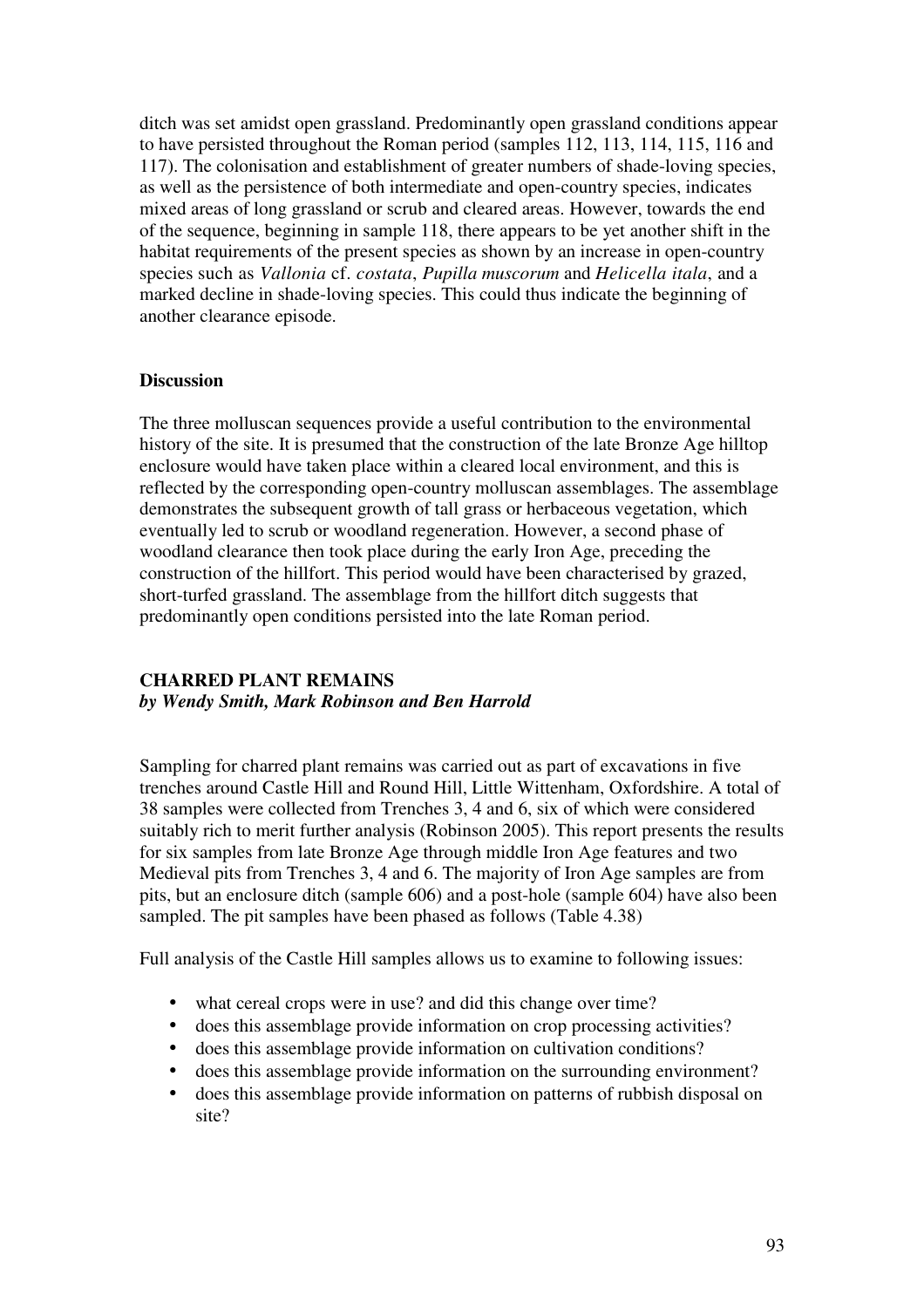# **Method**

Samples were collected from sealed deposits and were processed by the Oxford Archaeology environmental officers, using water flotation. The flots (the material which floats on the water's surface) were sieved to  $250\mu m$  and the heavy residues (the material which does not float) were wet sieved to 500µm. Both the flots and heavy residues were air dried at room temperature. The Oxford Archaeology environmental officers examined the heavy residues for charred plant remains, but only charcoal was observed.

Ben Harrold sorted the flots for charred plant remains using a low-power binocular microscope at x10–x20 magnification. In all cases, 100 % of the flot was sorted for charred plant remains. Identifications were made at magnifications between x10 and x45, under the supervision of Professor Mark Robinson and in comparison with the Oxford University Museum of Natural History's archaeobotanical reference collection. Nomenclature for the plant remains follows Stace (1997) for indigenous species and Zohary and Hopf (2000) for cultivated species. The traditional binomial system for the cereals has been used here, following Zohary and Hopf (2000, 28, Table 3 and 65, Table 5).

## **Results**

The charred plant remains recovered from Trenches 3, 4 and 6 are listed by period, in order of sample number in Table 4.39. The summary of the main categories of plant remains is presented in Table 4.40 and in Figure 4.5.

The deposits comprised a mixture of cereal grain, cereal chaff and weed/ wild plants. These types of remain are typical of most charred archaeobotanical assemblages and most likely represent crop processing activities (e.g. Jones 1988, 44). Trenches 3, 4 and 6 samples, including the Medieval samples, are primarily dominated by cereal grain (with the exception of sample 304 which has abundant cereal chaff remains).

Hulled barley (*Hordeum* sp.) and spelt wheat (*Triticum spelta* L.) appear to be the main cereals cultivated, although small quantities of possible emmer grain (*Triticum* cf. *dicoccum* Schübl.) and/or chaff fragments have been identified from the site. The majority of weed/ wild plants recovered typically occur as weeds of arable field and/or cultivation; however, there are some taxa present which suggest damp or even wet conditions. In addition, there is limited evidence for hedges or scrub.

#### **Discussion**

A comparative discussion of the charred plant remains from Castle Hill (Trenches 3, 4 and 6) and Castle Hill Environs (Trench 15) can be found in Chapter 7.

# **POLLEN AND PHYTOLITHS**  *by Adrian G. Parker*

### **Introduction**

Pollen analysis is routinely used in the evaluation and reconstruction of palaeoenvironments from natural sites (eg peat bogs, fens and lakes) as well as from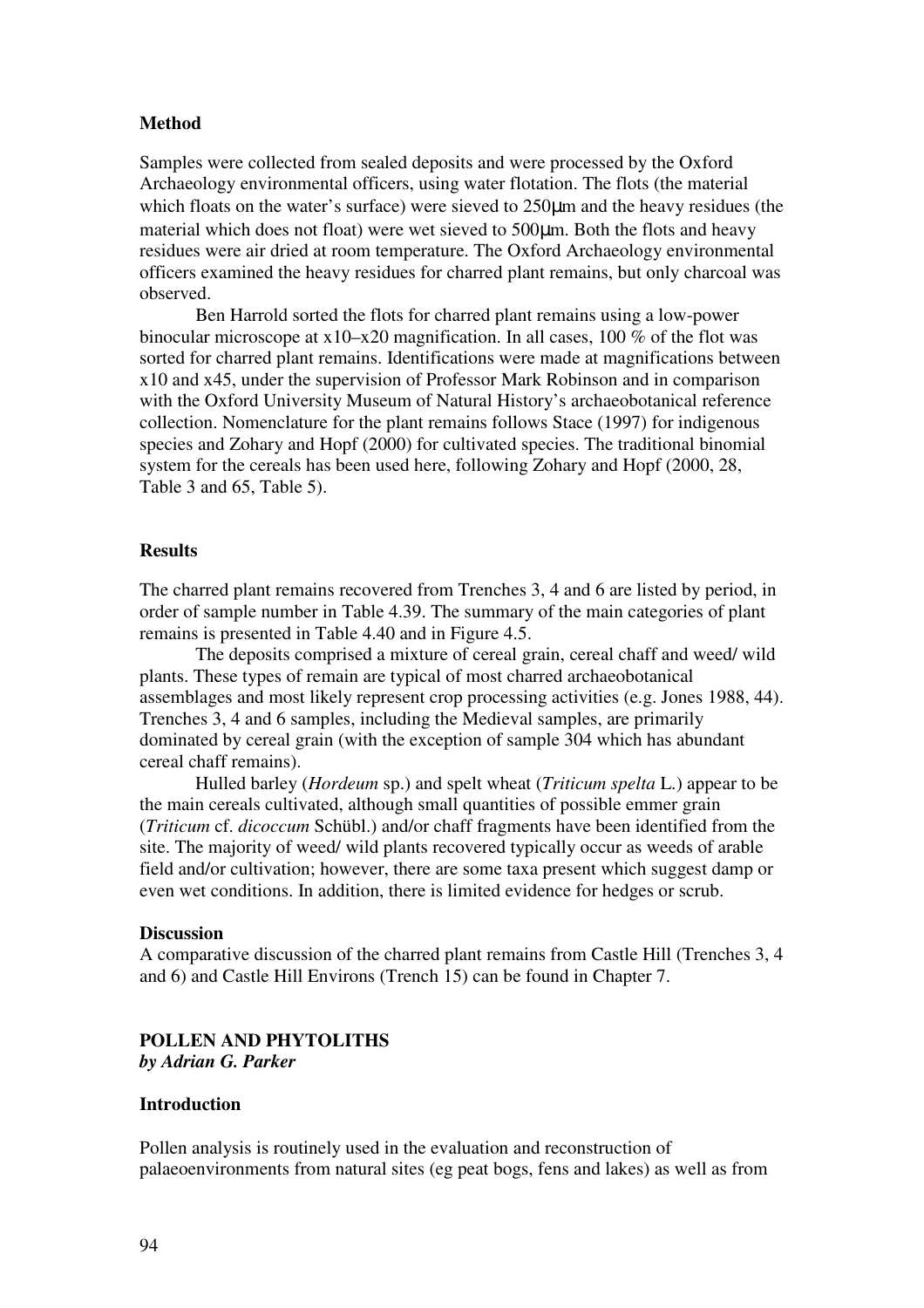archaeological contexts (eg buried soils, wells, ditches and middens). Pollen largely survives under waterlogged, anaerobic conditions, and tends not to survive well under aerobic, oxidising conditions. However, several workers have recovered pollen from non-waterlogged contexts (Dimbleby 1985; Parker 1995).

 Phytoliths (plant silica) preserve well under oxidising conditions and may be used as a tool for environmental reconstruction. Their application in environmental reconstruction is largely restricted to archaeological sites from New World (Piperno 1988) and Old World contexts (Ishida *et al.* 2003) with some studies examining longer Holocene environmental sequences (Parker *et al*. 2004). Within the UK, few studies have been used in which phytoliths have been implemented as an environmental archaeological tool (though see Hodson 2002). This is largely because few specialists exist within this area of environmental reconstruction, and because Phytoliths have a more restricted application within temperate regions when compared with drier climatic regions. Phytoliths can be used to differentiate different tribes of Poaceae (Grasses), generic woody taxa, and can, in certain instances be used to differentiate cereals (Tubb *et al*. 1993) and crop processing sites (Hodson 2002)

 A number of column samples were submitted for pollen and phytolith evaluation from Castle Hill. A total of seven column samples were evaluated from a variety of deposition contexts of late Bronze Age, early Iron Age and Romano-British date.

## **Methodology**

1cm<sup>3</sup> of sample for pollen analysis was prepared using the standard techniques outlined in Moore *et al.* (1991). The pollen residues were stained with safranin and mounted in glycerol jelly. Slides were scanned for their pollen content and preservation made using a Nikon Eclipse E400 light microscope under bright light with phase contrast being used for critical determinations. The pollen nomenclature is based on Clapham *et al.* (1989).

For the extraction of phytoliths, 5g of sediment from each sample was sieved (2 mm mesh) to remove the coarse sands and gravel prior to phytolith extraction. Organic matter was removed by using a warm  $10\%$  solution of  $H_2O_2$  for 15 minutes or until the reaction had ceased. This was followed by deflocculation using 50 ml 2% Calgon in 250 ml distilled water and shaking continuously for 30 minutes. The samples were then passed through a 212  $\mu$ m sieve, and the residues rinsed with distilled water and centrifuged. This was followed by heavy liquid separation using zinc iodide (2.35 s.g.) Material less than 5 µm in size was removed using the vacuum filtration method of Theunissen (1994). Samples were mounted onto microscope slides using Canada Balsam and identified at x400 and x1000 magnifications using a Nikon Eclipse E400 light microscope. The slides were scanned to evaluate the level and nature of phytolith preservation.

 The phytolith morphotypes were compared with modern reference materials collected by the author and by comparison with phytolith keys including Cummings (1992), Mulholland and Rapp (1992), Piperno (1988) and Rosen (1993).

#### **Results**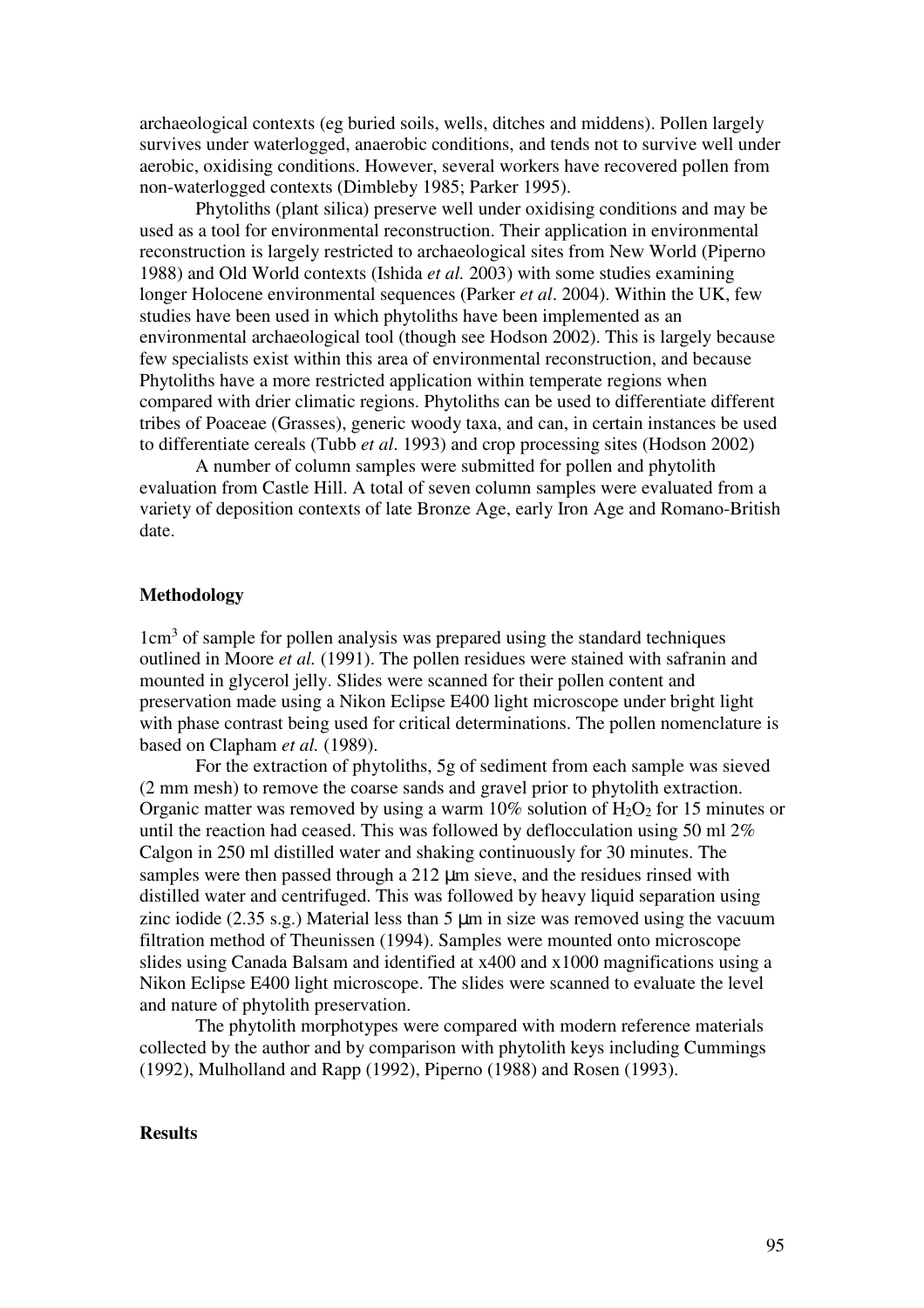The pollen and phytolith evaluations imply that pollen preservation is generally poor, which given the non-waterlogged conditions is not surprising. However, three samples did yield pollen, two coming from late Bronze Age buried soil layers, and one from a late Iron Age/early Roman fill of the hillfort ditch (Table 4.41). Within these samples the grains showed signs of deterioration, and selective preservation was evident amongst the assemblages observed. Resistant taxa such as Compositae Liguliflorae were dominant within the three samples. However other less resistant taxa including Gramineae and *Corylus* were also identified. These samples do provide some information but the pollen data should be viewed with caution owing to selective preservation.

 A number of samples contained phytoliths, particularly from Roman deposits (Table 4.42). The chalk-rich samples from the lower part of the hillfort ditch tended to be devoid of phytoliths. In general, the phytoliths suggest open grassland conditions. However, it is notable that some samples, from the late Bronze Age enclosure ditch (ctx 3065) and the buried soil sealed by the hillfort ramparts (ctxs 1015 and 2031) suggest a non-grassland component to the vegetation derived from woody taxa. These may be derived either directly from trees and shrubs in the surrounding landscape, or indirectly from burning or from the decomposition of wooden structures on the site itself. Samples from late Roman contexts 3126, 3127 and 3129 contained dendriform long cell Poaceae morphotypes which are derived from the inflorescence bract of cereals, implying that these context contain the residue of threshed cereals.

 Given the limited potential of both the pollen and phytolith evidence, no further work was carried out.

# **RADIOCARBON DATING**  *by Leo Webley*

Nine samples were submitted to the Poznan Radiocarbon Laboratory for accelerator mass spectrometry (AMS) dating (Table 4.43 and Fig. 4.6). The determinations have been calibrated using OxCal v3.10 and atmospheric data from Reimer *et al*. (2004).

 Four determinations were obtained from the late Bronze Age enclosure ditch. One was taken from charred grain from a middle fill (6027) of the ditch in Trench 6, and produced a date range of 905-805 cal BC (Poz-14319). The other three were obtained from the intervention in Trench 3 (3017). Two of these came from a distinct layer of charred material close to the base of the ditch (3099), one deriving from charcoal (Poz-14317) and the other from a disarticulated animal bone (Poz-12521). The third determination came from a disarticulated human bone fragment from stratigraphically higher fill 3081 (Poz-12519). All three determinations produced similar date ranges, suggesting that the two deposits could have been laid down within a short space of time. OxCal has been used to produce a Bayesian model for the sequence of dates, described by Figure 4.7. The model suggests a refined date of 1010-870 cal BC for 3099 and 970-830 cal BC for 3081, at the 95.4 % probability level (Fig. 4.8). The possibility that the human bone fragment from 3081 was curated for a period prior to deposition cannot be ruled out, however.

 The remaining five determinations were obtained from pits containing middle Iron Age ceramics, and all are considered reliable as they were taken from articulated human bone. All of the calibrated date ranges fall squarely within the middle Iron Age, except for that from the uppermost burial in pit 3152 (Poz-12518), which produced a date range in the late Iron Age and early Roman period (20 cal BC-cal AD